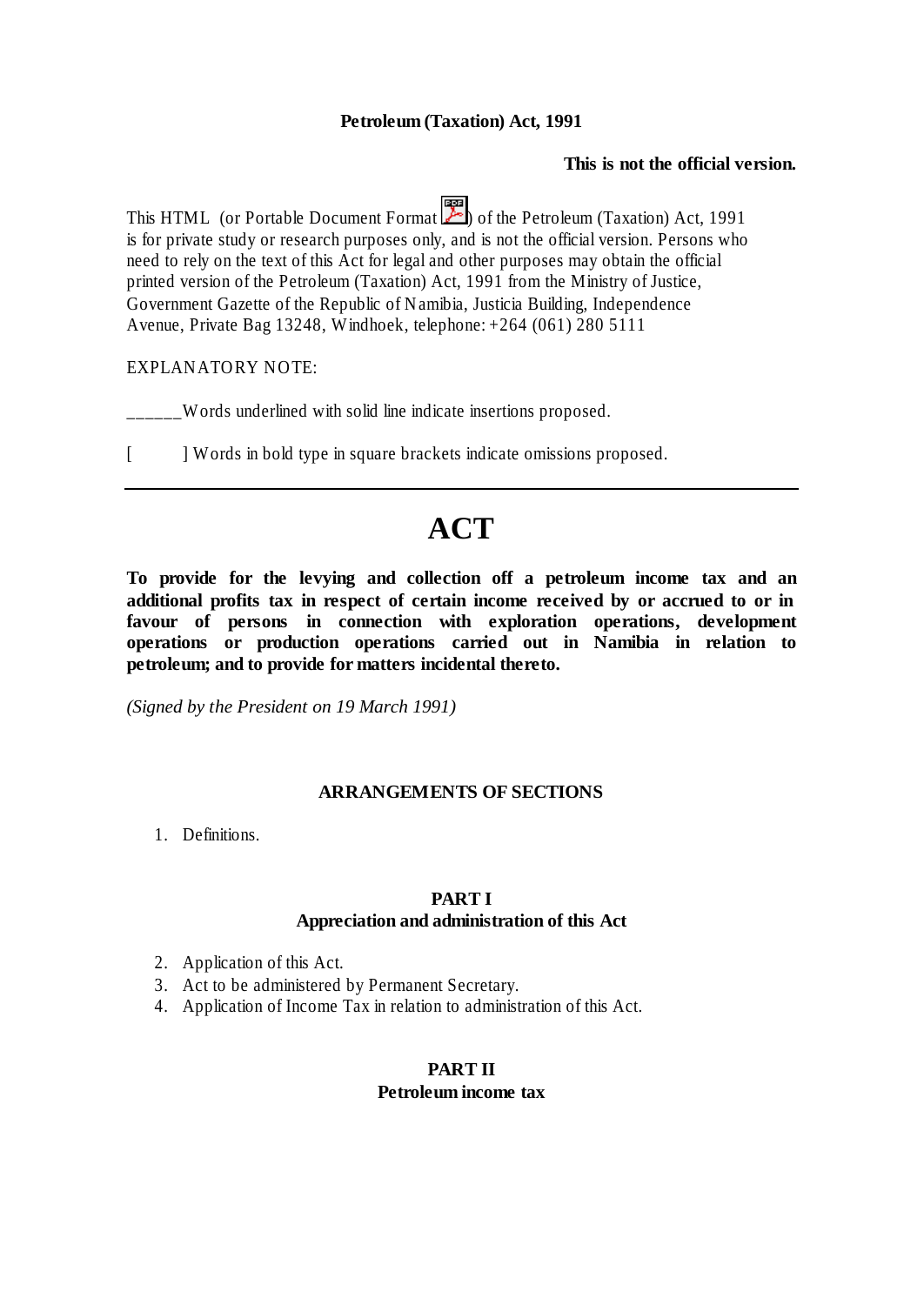- 5. Levy of petroleum income tax.
- 6. Rate of petroleum income tax.
- 7. Determination of gross income.
- 8. General deductions allowed in determination of taxable income.
- 9. Deductions allowed in respect of capital expenditure incurred in or before year of production.
- 10. Deductions allowed in respect of capital expenditure after year of production.
- 11. Deductions allowed on transfer of production licenses.
- 12. Amounts exceeding capital expenditure deemed to be gross income.
- 13. Deductions not to be allowed.
- 14. Expenditure incurred outside Namibia.
- 15. Apportionment of expenditure in terms of operation agreement between joint holders of a production license.
- 16. Double deductions.
- 17. Expenditure incurred in connection with agreements between persons associated with each other.
- 18. Allowable losses.

#### **PART III Additional profits tax**

- 19. Levy of additional profits tax.
- 20. Liability for additional profits tax.
- 21. Determination of additional profits tax.
- 22. Modification of provisions of this Part in terms of agreements.

#### **PART IV Returns, assessments, objections and appeals, payment and recovery of tax, representative taxpayers, refunds and other miscellaneous matters**

23. Application of provisions of Income Tax Act in relation to returns, assessments, objections and appeals, payment and recovery of tax, representative taxpayers, refunds and other miscellaneous matters.

### **PART V General provisions**

- 24. Amendment of Act 24 of 1981.
- 25. Short title and commencement.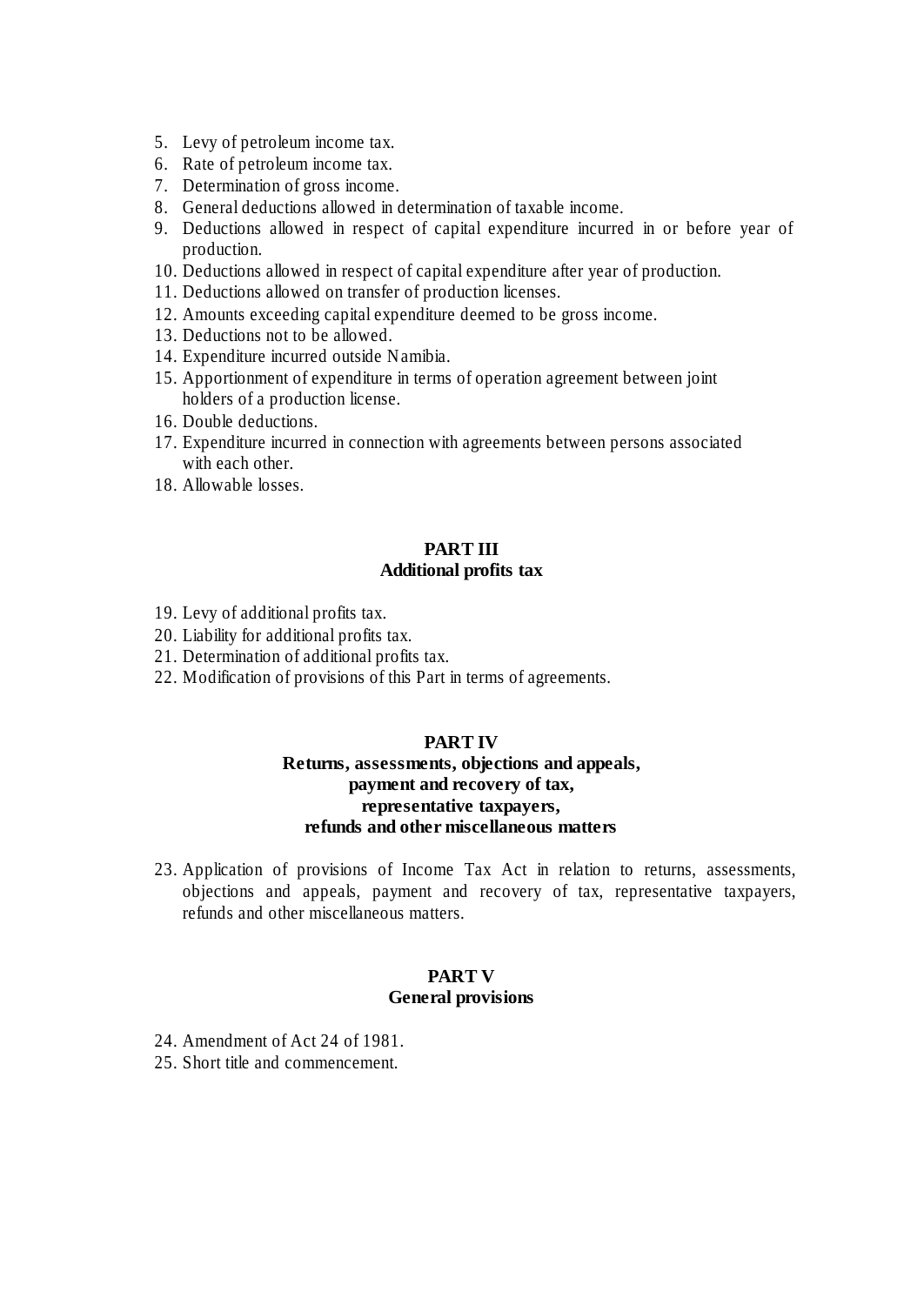## **PETROLEUM (TAXATION) ACT, 1991**

BE IT ENACTED by the National Assembly of the Republic of Namibia, as follows:-

Definitions

**1.** In this Act, unless the context indicates otherwise, any word or expression to which a meaning has been assigned in the Petroleum (Exploration and Production) Act, 1991, shall have that meaning, and –

"additional profits tax" means the additional profits tax referred to in section 19;

"allowable deduction " means a deduction allowable under section 8, 9.10 or 11;

"allowable loss" means any amount established in terms of section 18;

"capital expenditure" means exploration expenditure or development expenditure or exploration expenditure and development expenditure, as the case may be, and includes for the purposes of section 9, capital expenditure as defined in section 36 of the Income Tax Act incurred before the commencement of this Act by a person for purposes of exploration operations and development operations in the licence area in question;

"development expenditure" means expenditure actually incurred, whether directly or indirectly, in or in connection with the carrying out of development operation sin or in connection with a licence area, including expenditure actually incurred in respect of –

- (a) the acquisition of  $-$ 
	- (i) machinery, implements, utensils and other articles used for purposes of such operations, including pipes, units for purposes of production, treatment and processing, well-head equipment, subsurface equipment, enhanced recovery systems, onshore and offshore drilling and production platforms and petroleum storage facilities;
	- (ii) furniture, tools and equipment used in offices and accommodation referred to in paragraph (e)(ii) of the definition of "development" operations" and in warehouses, export terminals, harbours, piers, marine vessels, vehicles, motorised rolling equipment, aircraft, fire and security stations, water and sewage plants and power plants;
- (b) labour, fuel haulage, supplies, materials and repairs in connection with the drilling, laying, installation and construction referred to in paragraphs (a), (b), (c), (d) and (e)(i) of the definition of "development operations";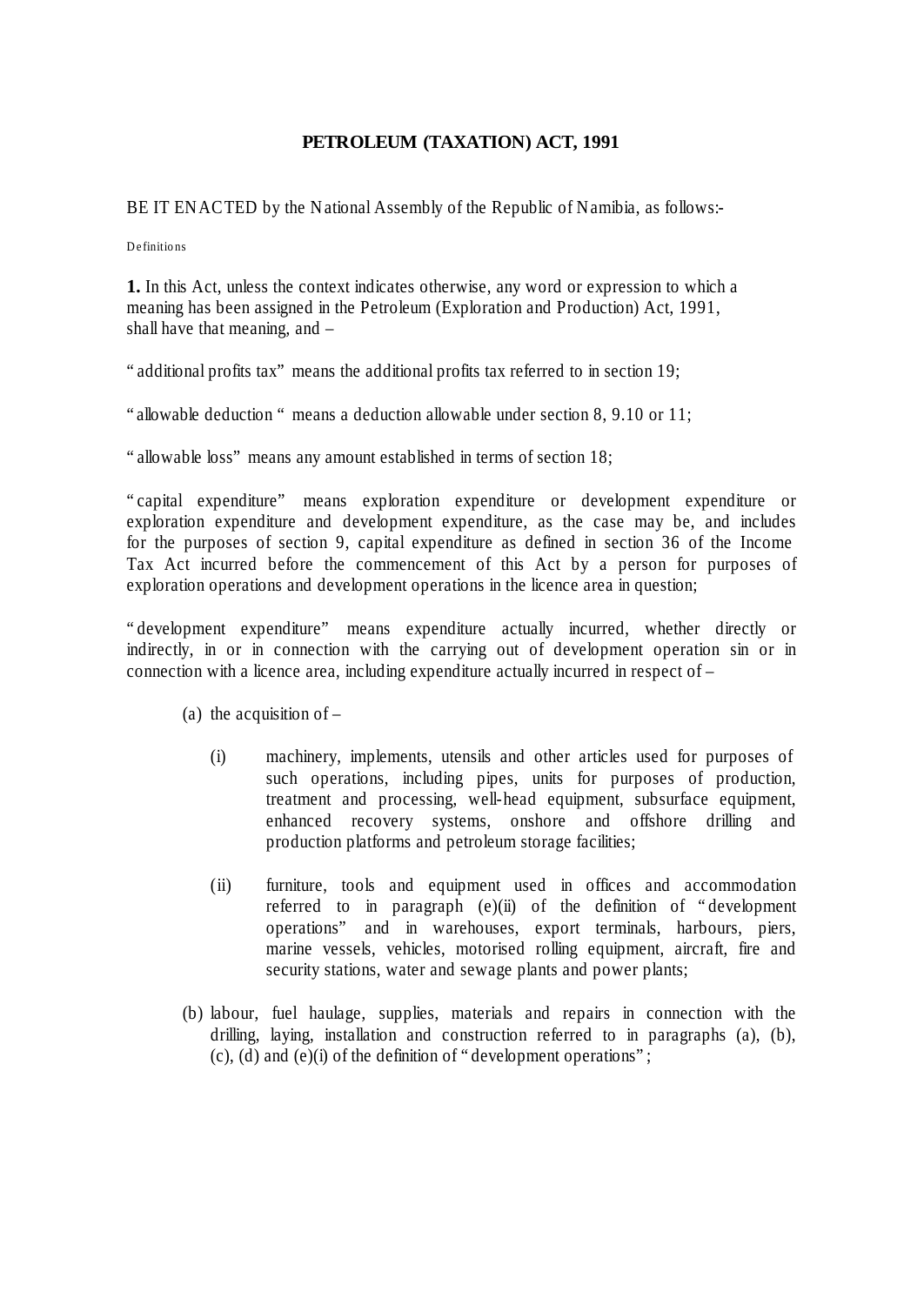- (c) contributions to a fund or scheme, approved by the Permanent Secretary, in respect of any person employed in or in connection with development operations;
- (d) the advancement of training and education of Namibian citizens at institutions approved by the Permanent Secretary after consultation with the commissioner and the provision of educational and scientific materials and equipment by virtue of any term and condition of a licence issued in respect of such licence area;
- (e) charges, fees or rent for, or in respect of, land or buildings occupied for purposes of carrying out development operations;
- (f) subject to the provisions of section 14(2), the general administration and management directly connected with development operations;
- (g) the restoration of such licence area, or any part thereof, after cessation of development operations in such licence area to the extent to which such expenditure has been incurred by virtue of any term and condition of the licence issue in respect of such licence are relating to safety or the prevention of pollution;
- (h) customs duty in respect of the importation for use in or in connection with development operations in such licence are of plant, machinery, equipment, spare parts, materials, supplies or consumable items to be used in or in connection with such development operations;

"development operations", in relation to a licence area means operations carried out for or in connection with the development of a petroleum reservoir situate in such licence area and the appraisal of such reservoir and includes –

- (a) the drilling, completion and testing of wells drilled for purpose of such development;
- (b) the drilling and completion of wells for purposes of gas or water injection in order to enhance the recovery of petroleum;
- (c) the laying of gathering lines;
- (d) the installation of
	- (i) offshore platforms and installations;
	- (ii) machinery, implements, utensils and other articles required for purposes of producing, treatment or processing petroleum or for shore, into main oil storage or processing side such licence area to such storage or processing facilities;
- (e) the construction and erection of facilities for purposes of-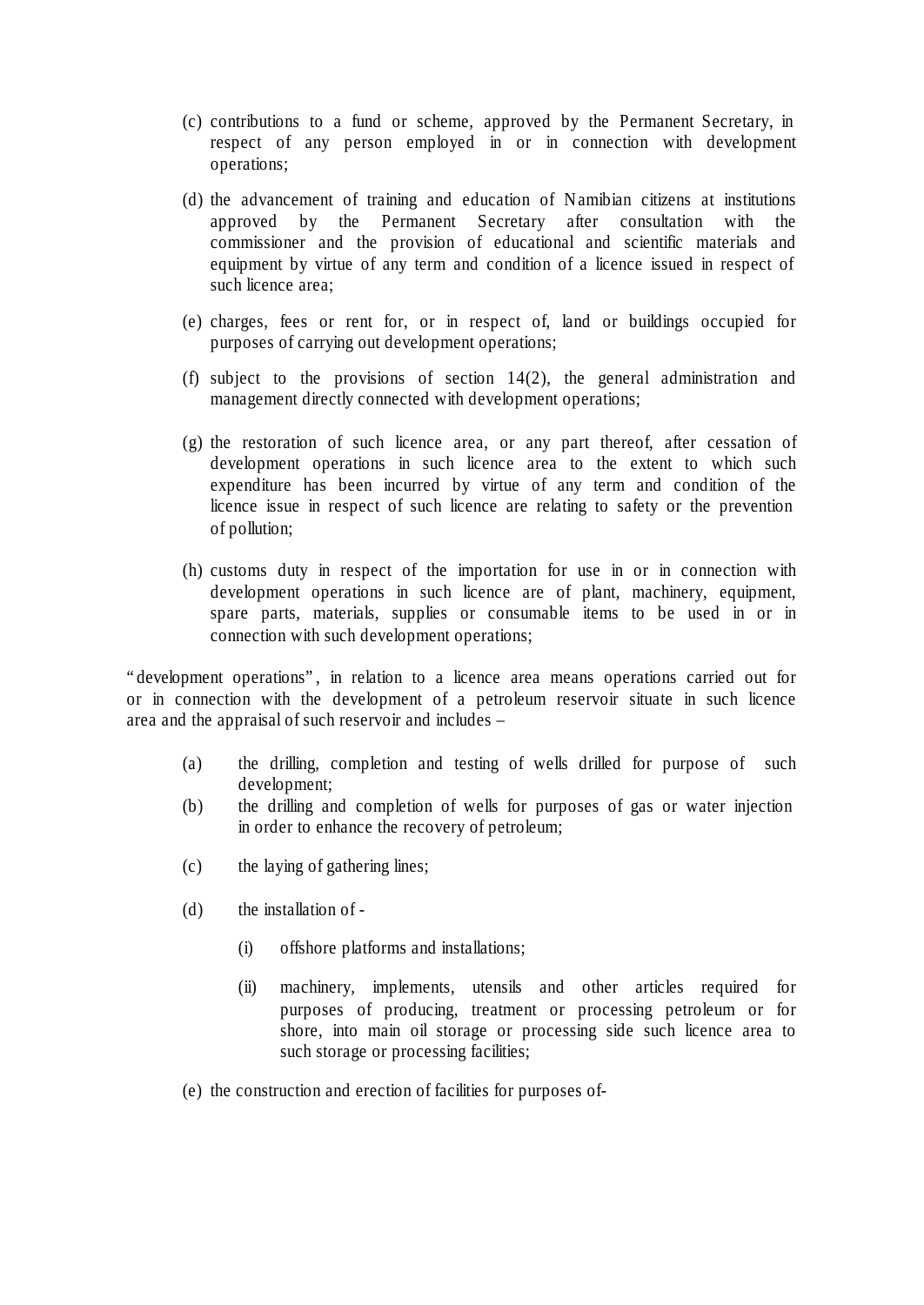- (i) production, storage gathering and conveyance of petroleum, and roads in or to such licence area;
- (iii) offices and residential accommodation for the use by persons employed by such person in or in connection with production operations or development operations, or for purposes of health, educational and recreational facilities connected with such operations;

"exploration expenditure", in relation to a licence area, means expenditure actually incurred, whether directly or indirectly, in or in connection with the carrying out of exploration operations in or in connection with such licence area, including expenditure actually incurred in respect of –

- (a) the acquisition of machinery, implements, utensils and other articles employed for purposes of such operations, including pipes, wellhead equipment, subsurface equipment and onshore and offshore drilling;
- (b) labour, fuel, haulage, supplies, materials and repairs in connection with a survey or study, excluding drilling for appraisal purposes, referred to in paragraphs (a) and (b) of the definition of "exploration operations" in section 1 of the Petroleum (Exploration and Production) Act, 1991;
- (c) contributions to a fund or scheme, approved by the Permanent Secretary, in respect of any person employed in or in connection with expiration operations;
- (d) the advancement of training and education of Namibian citizens at institutions approved by the Permanent Secretary after consultation with the Commissioner, and the provision of educational and scientific materials and equipment by virtue of any term and condition of an exploration licence issued in respect of such licence area;
- (e) charges, fees or rent for, or in respect of., land or buildings occupied for purposes of carrying out exploration operations;
- (f) subject to the provisions of section 14(2), the general administration and management directly connected with exploration operations;
- (g) the restoration of such licence area, or any part thereof, after cessation of exploration operations in such area to the extent to which such expenditure has been incurred by virtue of any term and condition of an exploration licence issued in respect of such licence area relating to safety of the prevention of pollution;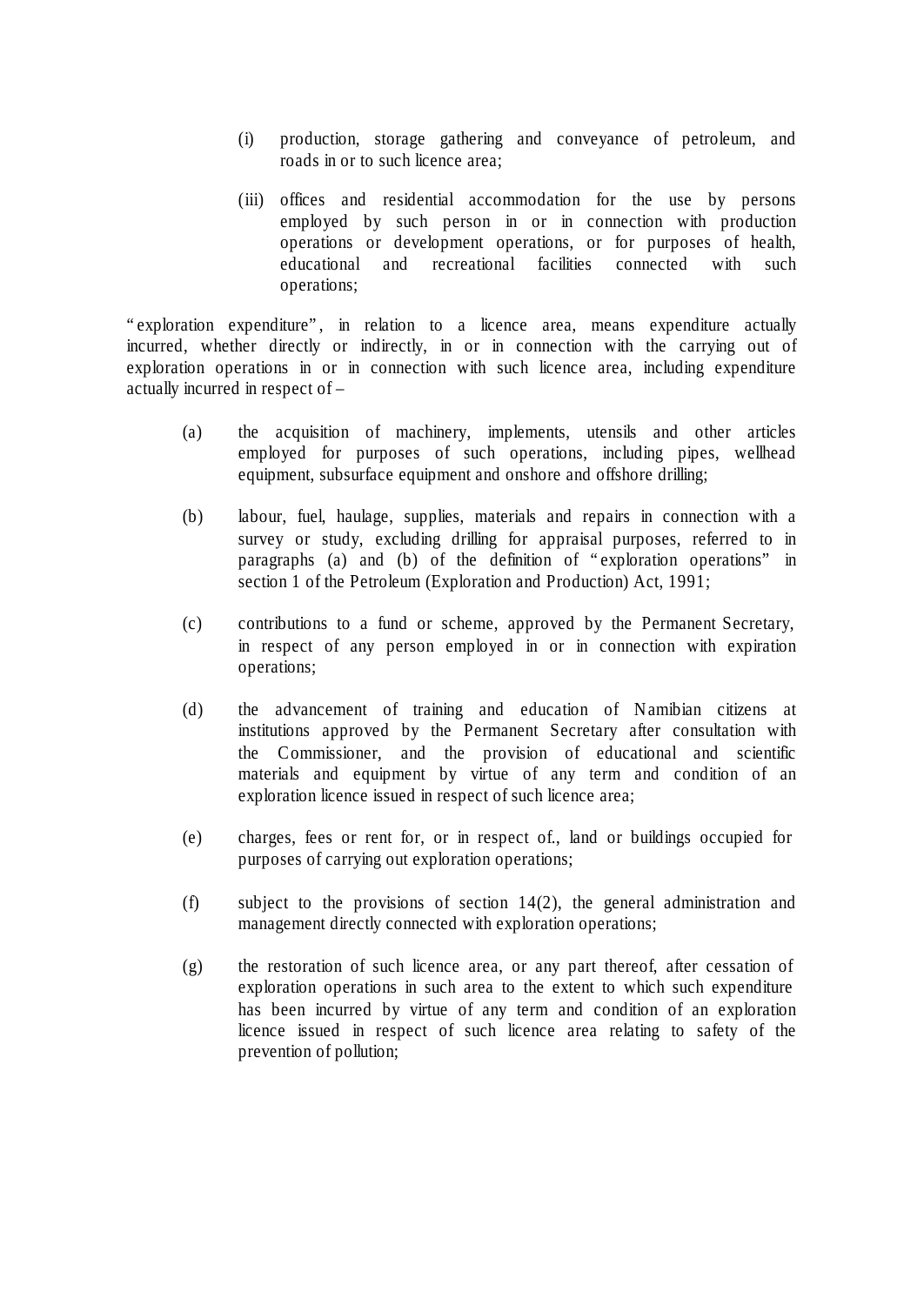(h) customs duty in respect of the importation for use in or in connection with exploration operations in such licence area of plant, machinery, equipment, spare parts, materials supplies or consumable items used in or in connection with such exploration operations;

"gross income", in relation to tax, means the gross income of a person determined in accordance with the provisions of section 7;

"Income Tax Act" means the Income Tax Act, 1981 (Act 24 of 1981);

"initial treatment", in relation to petroleum produced and saved in a licence area, means –

- (a) the subjection of such petroleum to any process of which the sole purpose is to enable such petroleum to be safety stored, safely loaded into a tanker or safety accepted by an oil refinery; or
- (b) the separation of methane gas from such petroleum,

but shall not include –

- (i) the storage of petroleum whether or not such storage involves the subjection and separation contemplated in paragraph (a) or (b);
- (ii) any activity carried out as part of, or in association with, the refining of petroleum;

"licence" means an exploration licence or a production licence;

"licence area" means –

- (a) in the case of a area to which an exploration licence has been issued, the exploration area to which such licence relates;
- (b) in the case of an area to which a production licence has been issued, the production area to which such licence relates or, if more than one production licence is issued in relation to an area to which an exploration licence has been issued, all such production areas to which such licences relate;

"Minister" means the Minister of Finance;

"net cash receipts", in relation to any amount received by or accrued to or in favour of a person or, in the case of persons who are the joint holders of a licence issued in respect of a licence area, all such persons form a licence area in connection with exploration operations, development operations or production operations carried out in a tax year in such licence area, means the amount, whether expressed in a negative or a positive figure,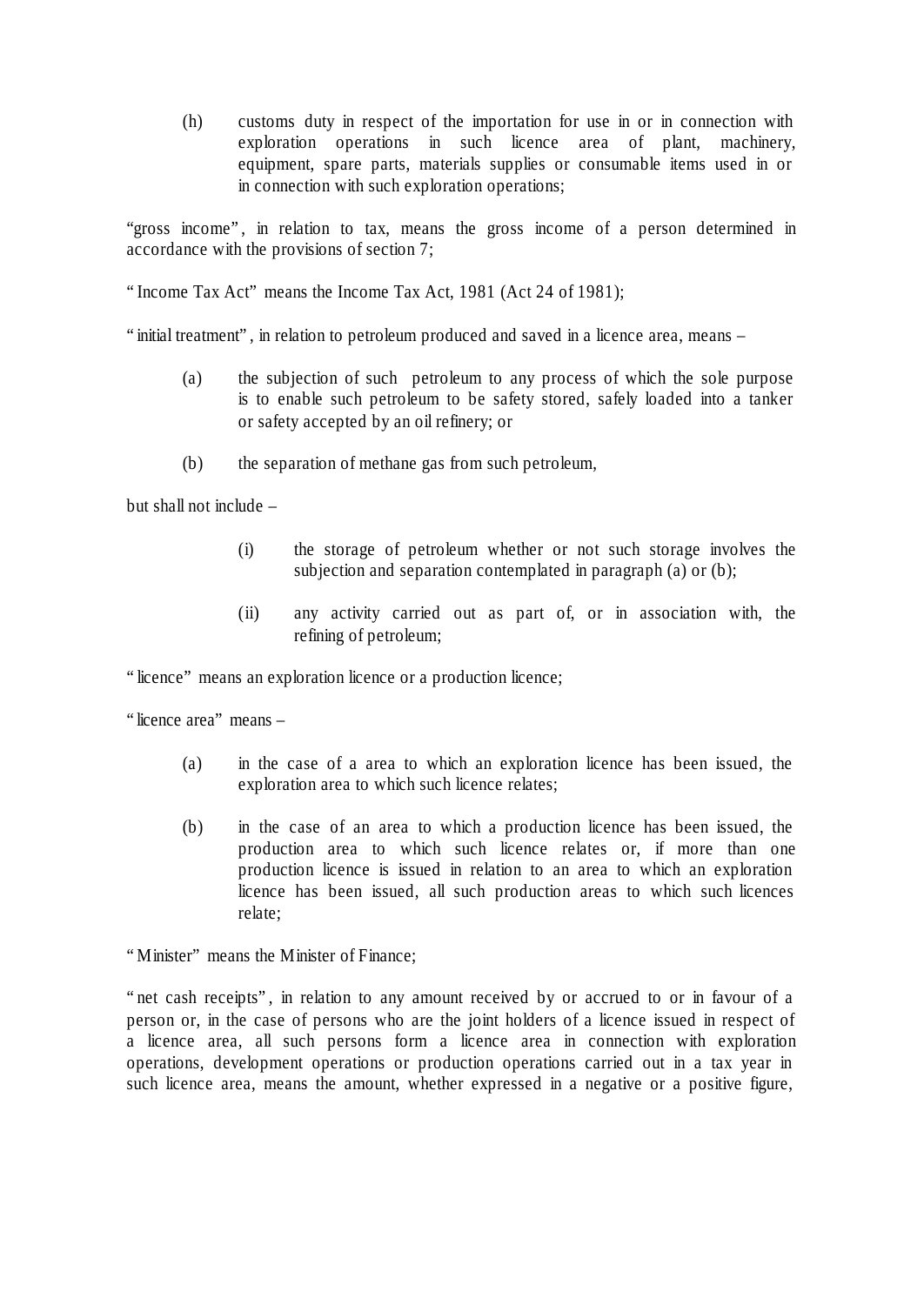remaining after deducting from the gross income actually received or accrued by or in favour of such person in such tax year –

- (a) all allowable deductions other than a deduction referred to in section 8 (a)(iv) as if they were, in the case of exploration expenditure and development expenditure referred to in sections 9 and 10, allowed in the year in which such exploration expenditure and development expenditure were actually incurred;
- (b) petroleum income tax paid by such person on taxable income from such licence area in respect of such tax year;
- (c) any amount of tax, if any, determined
	- (i) in relation to the second accumulated net cash position referred to in section 19(2), in accordance with the provisions of paragraph (a) of section 21; and
	- (ii) in relation to the third accumulated net cash position referred to in the said section  $19(2)$ , in accordance with the provisions of paragraphs (a) and (b) of the said section 21;

"Permanent Secretary: means the Permanent Secretary: Finance;

"petroleum agreement" means a petroleum agreement referred to in section 13 of the Petroleum (exploration and Production) Act, 1991;

"petroleum income tax" means petroleum income tax referred to in section 5;

"petroleum information" means geological, geophysical, geochemical, palaeontological or other technical information which relates to the presence, absence or extent of deposits of petroleum at any place in Namibia, or is likely to be of assistance in determining the presence, absence or extent of any such deposits;

"production operations", in relation to a licence area, includes –

- (a) the conveyance in Namibia of petroleum to the place where it is delivered for purposes of section 791)(a) or (b), or conveyance for refining or other processing purposes;
- (b) the initial treatment of petroleum produced from such licence area,

but shall not include development operations or exploration operations;

"tax" or "the tax" means petroleum income tax or additional profits tax, as the case may be;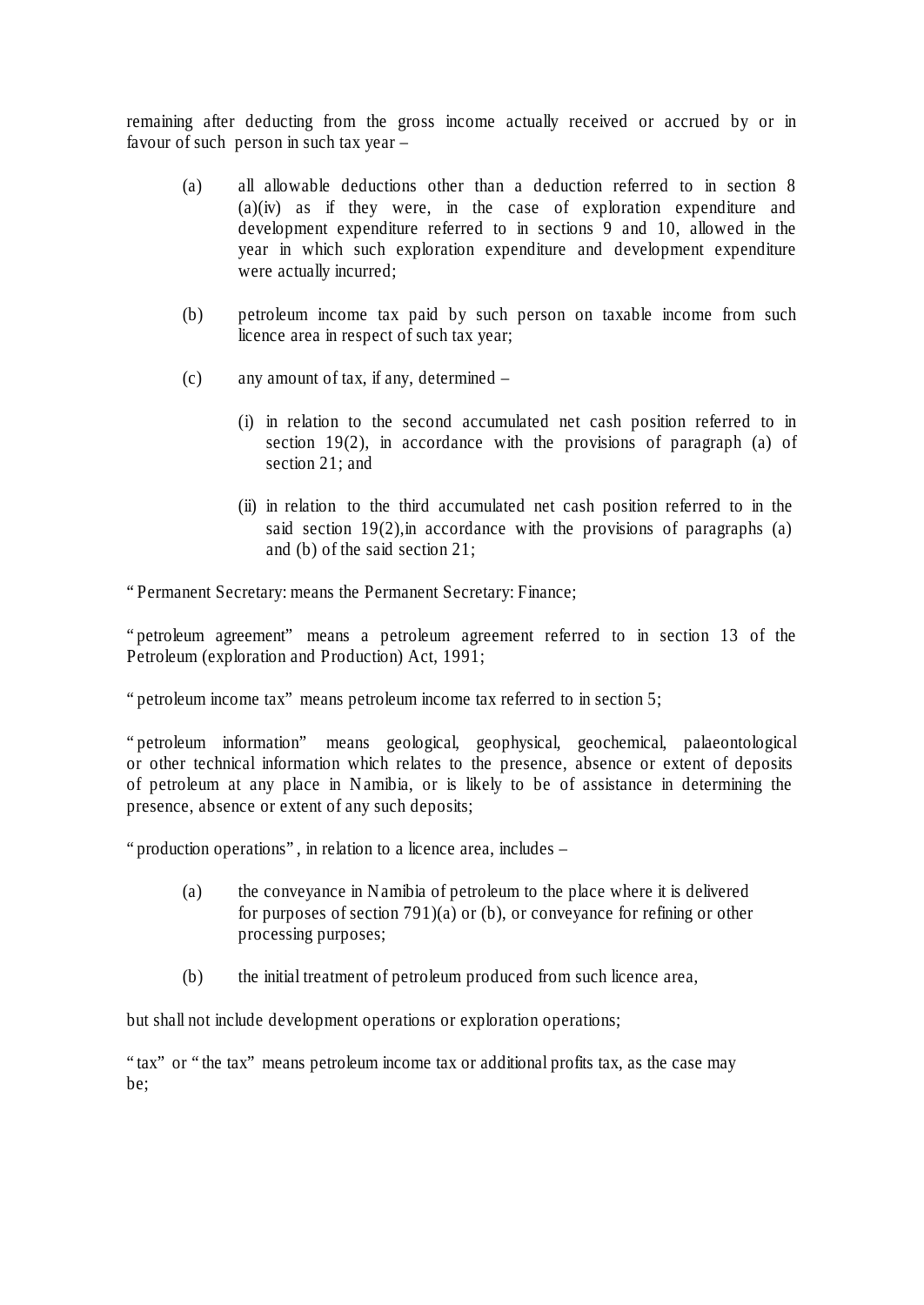"taxable income" means the amount remaining after deducting from the gross income of any person all allowable deductions and all allowable losses;

"tax year", in relation to a licence area, means each period of a year ending on 31 December commencing with such year in which a licence has been issued in respect of such licence area;

"the Price Index" means the value of the United States Industrial Goods Producer Price Index reported for the first time in the tax year in question in the monthly publication of the International Monetary Fund known as the "International Financial Statistics" in the section titled "Prices, Production, Employment";

"year of production", in relation to a licence area, means the tax year ending 31 December in which petroleum produced and saved from such licence area is first sold or otherwise dealt with on a commercial basis.

### **PART I Application and administration oft his Act**

Application of this Act.

**2.** Notwithstanding the provisions of the Income Tax Act, no tax shall be chargeable under that Act in respect of

- (a) any income to which this Act relates;
- (b) any dividends, as defined in section 1 of the Income Tax Act, paid out of profits from any such income.

Act to be administered by Permanent Secretary

3. The Permanent Secretary shall be responsible for carrying out the provisions of this Act.

Application of Income Tax Act in relation administration of this Act.

**4.**

- (1) The provisions of sections 3 and 4 of the Income Tax Act shall apply *mutatis mutandis* in relation to the administration of this Act.
- (2) The Minister may by notice in the *Gazette* determine
	- (a) that any provision referred to in subsection (1) of this section shall not apply in relation tot he administration of this Act;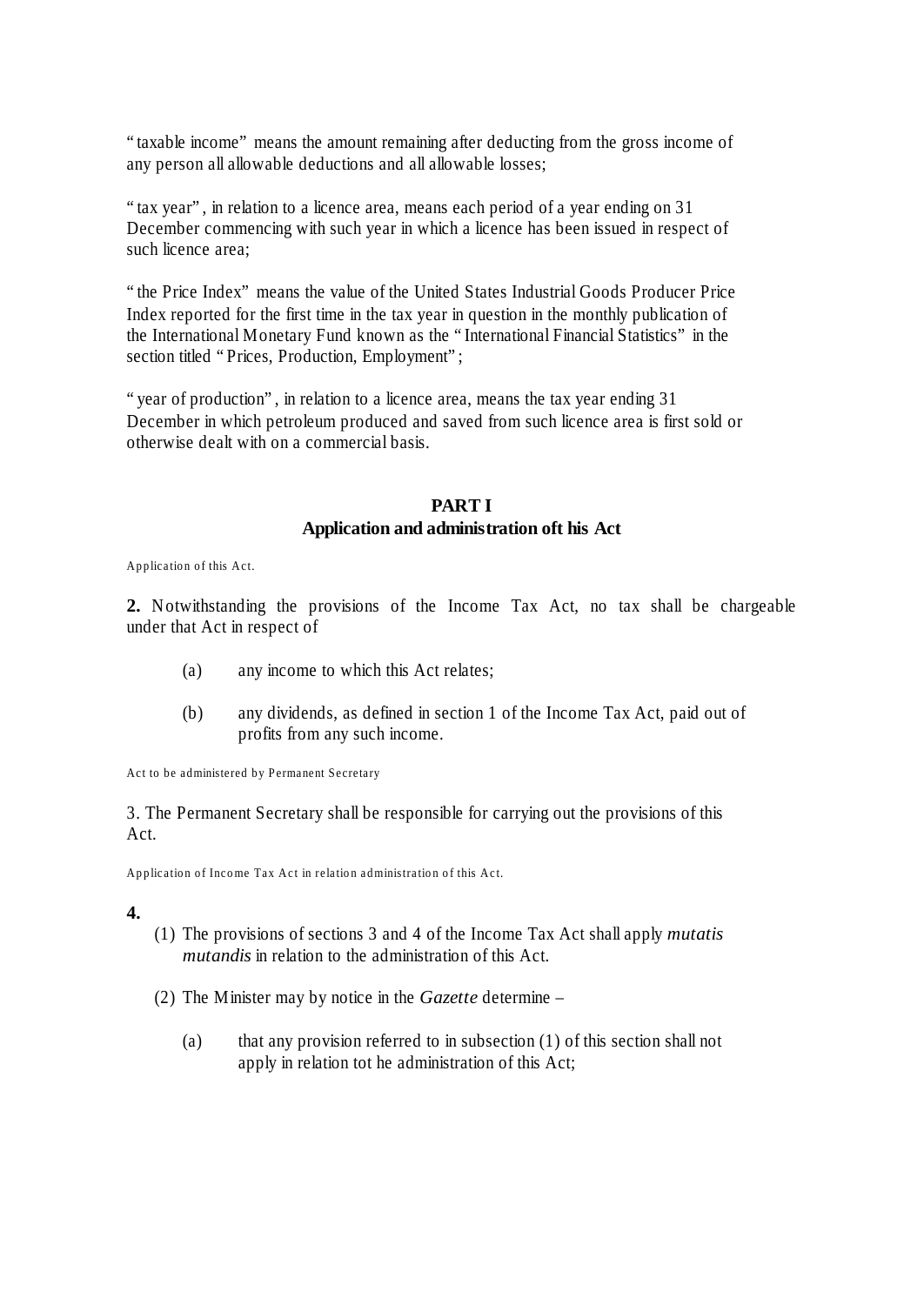- (b) that any such provision shall so apply with such modifications as may be so determined;
- (c) that any other provisions of the said Income Tax Act shall so apply with such modifications, if any, as may be so determined.

#### **PART II Petroleum income tax**

Levy of petroleum income tax.

- **5.**
- (1) There shall be paid annually for the benefit of the State Revenue Fund a petroleum income tax in respect of taxable income received by or accrued to or in favour of any person from a licence area in connection with exploration operations, development operations or production operations carried out in any tax year in such licence area.
- (2) The petroleum income tax referred to in subsection (1) shall be leviable under this Act in respect of each licence area separately and shall be so determined and chargeable.

Rate of petroleum income tax.

**6.** The rate of petroleum income tax to be levied shall be 42 per cent of the taxable income received by or accrued to or in favour of any person from a licence area in connection with exploration operations, development operations or production operations in any tax year carried out in such licence area.

**7.** (1) For purposes of the provisions of this Act, the gross income of a person shall be the total amount, in cash or otherwise, received by or accrued to or in favour of such person from a licence area in connection with exploration operations, development operations or production operations carried out in any tax year in such licence area, excluding amounts so received or accrued being of a capital nature, but including, without limiting thee scope of this subsection, the following amounts (whether of a capital nature or not) so received or accrued, namely –

- (a) the amount received by or accrued to or in favour of such person for so much of the share of petroleum in crewed from of such person, determined as provided in subsection (3), as was produced and saved in such licence area, delivered by such person in the tax year and so disposed of by such person in a sale at arm's length contemplated in subsection (4);
- (b) the market value, determined as provided in subsection (5), of the share of petroleum in crude form of such person, determined as provided in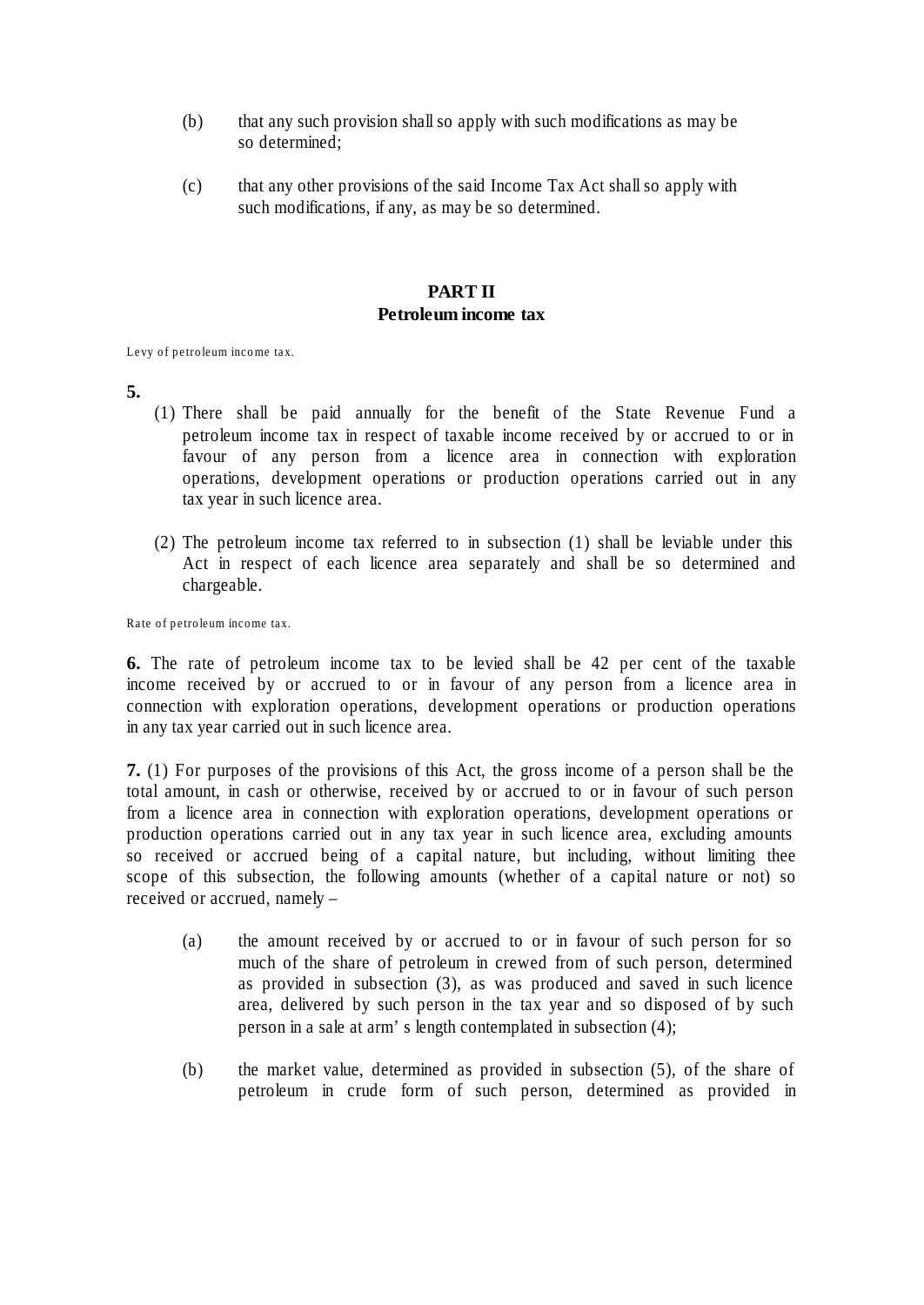subsection (3), as was produced and saved in such licence area, delivered by such person in the; tax year and so disposed of by such person in sale other than a sale at arm's length contemplated in subsection (4);

- (c) the market value, determined as provided in subsection (5), of the share of petroleum in crude from of such person, determined as provided in subsection (3), which was produced and saved in such licence area and which was, without being disposed of, appropriated by such person in the tax year for refining or other processing purposes;
- (d) one-half of the market value, determined as provided in subsection (5), of the share of petroleum in crude form of such person, determined as provided in subsection (3), which was produced and saved in such licence area and which was in the tax year –
	- (i) not in any manner lost;
	- (ii) not disposed of or appropriated for refining or other processing purposes; or
	- (iii) disposed of, but not delivered;
- (e) any amount received by or accrued to or in favour of such person in the tax year under a policy of insurance or otherwise in respect of any loss, partly or wholly, of –
	- (i) the share of petroleum in crude from of such person, determined as provided in subsection (3), which was produced and saved in such licence area;
	- (ii) income which would have been gross income of such person in respect of such licence area if such loss had not occurred;
- (f) any amount received by or accrued to or in favour of such person in the tax year from such licence area and deemed, under the provisions of section 12(1), to be gross income for purposes of this section;
- (g) any amount received by or accrued to or in favour of such person in the tax year from the sale of petroleum information in relation to such licence area;
- (h) any other amount received by or accrued to or in favour of such person in the tax year which is, in terms of any term and condition of a licence, regarded as gross income for purposes of this Act.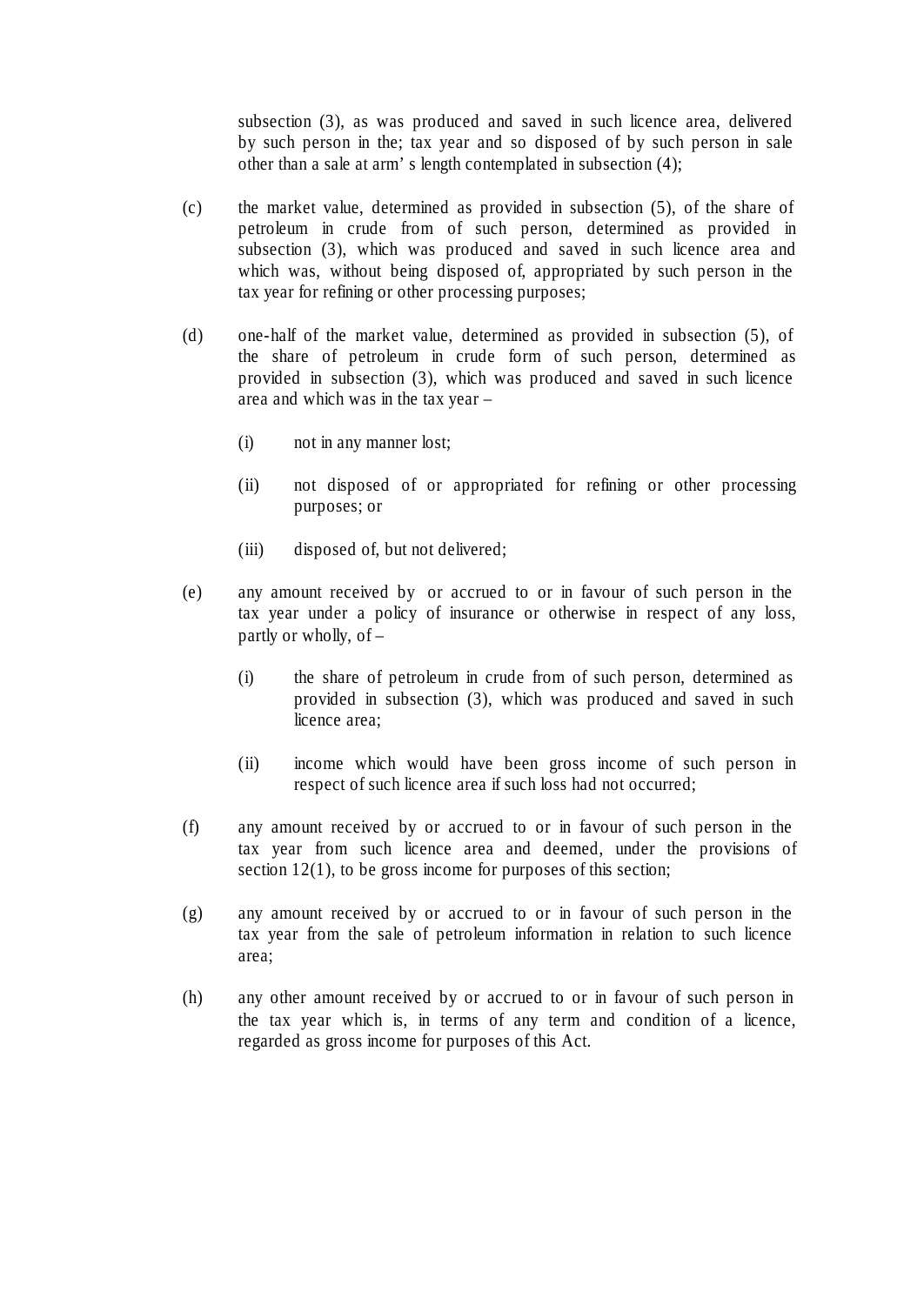- (2) Any amount referred to in subsection (1) which was received by or accrued to or in favour of any person referred to in that subsection before the year of production from any licence area shall be deemed to have been received by or accrued to or in favour of any person during the year of production and shall, for purposes of determining the gross income of such person for the year of production, be included in the gross income determined in accordance with the provisions of that subsection.
- (3) For the purposes of subsection (1), the share of petroleum in crude from of a person produced and saved in a licence area –
	- $(a)$  shall
		- (i) during any period in which such person is the sole holder of a licence to which such licence area relates, be all of such petroleum so produced and saved;
		- (ii) during any period in which such person and one or more other persons are joint holders of such licence, be so much of such petroleum -
			- (aa) as may accrue to such person in terms of any agreement entered into between all holders of such licence and submitted to the Permanent Secretary for purposes of this section in which provision is made for the division of all such petroleum produced and saved from such licence area among such holders or among such holders and the Government, the Corporation or any body established by or under any law controlling or entitled to control by virtue of such law funds accruing to it as a whole or partly from moneys appropriated by law; or
			- (bb) if no such agreement has been entered into or if such agreement has been cancelled, as may be regarded as the share of such person if all such petroleum produced and saved from such licence area is equally divided among such holders or such holders and the Government, the Corporation or such body;
	- (b) shall not include any petroleum to which the government or the Corporation is entitled by way of profit sharing or on account of its participation in any production operations in such area and which was delivered to the Government, the Corporation or body referred to in paragraph (a).
- (4) (a) For the purposes of subsection (1), a sale of petroleum shall be a sale at arm's length if -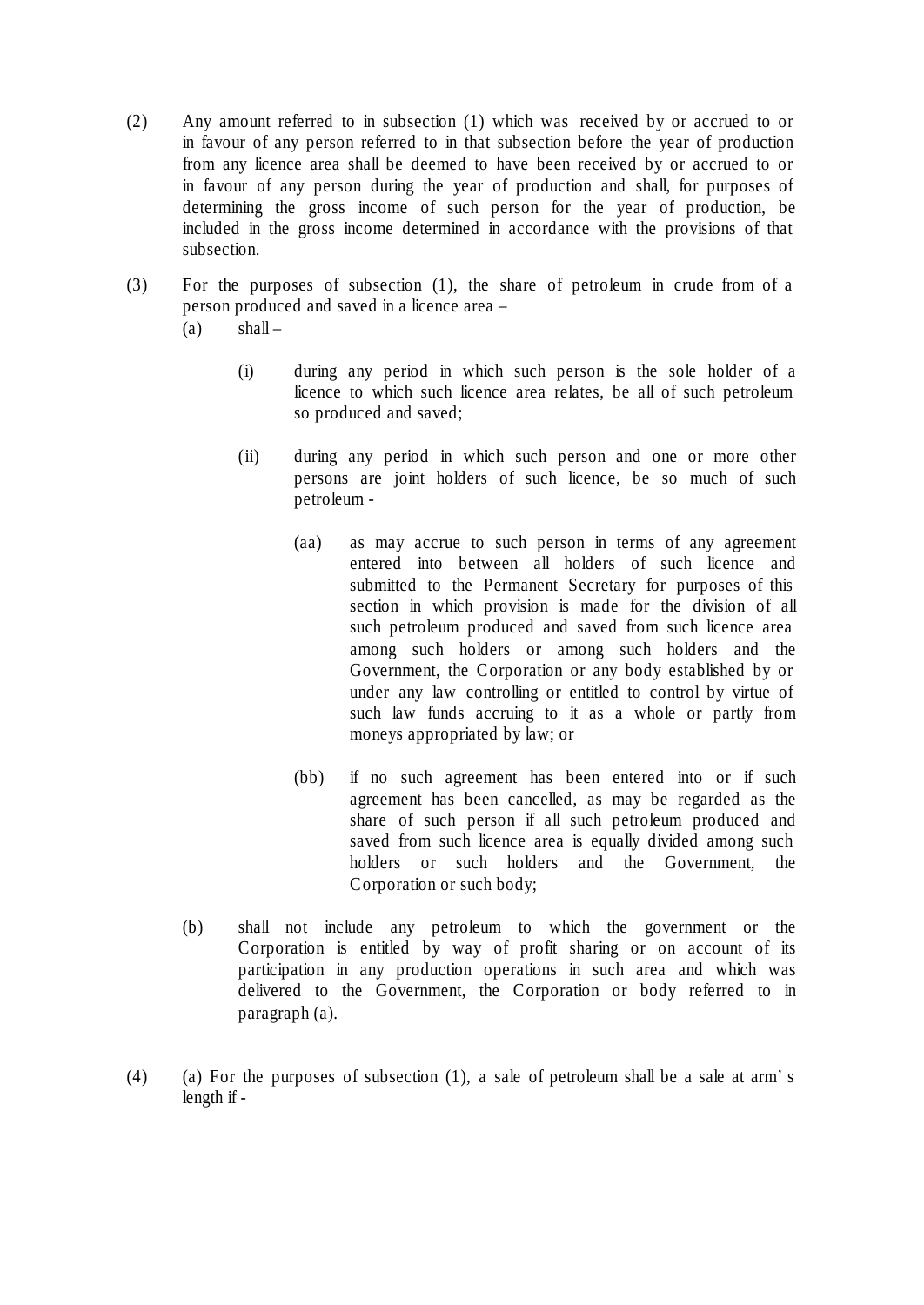- (i) the price provided for in any agreement of sale is the sole consideration in respect of such sale;
- (ii) the sale is not affected by any relationships other than thee relationship created by the agreement of sale between the seller or any other person associated with such seller and the purchaser or any other person associated with such purchaser; and
- (iii) the seller or any other person associated with such seller has, whether directly or indirectly, no interest in the subsequent resale or disposal of the petroleum or any by-product of such petroleum.
- (b) Any proportion other than a particular quantity of the share of petroleum in crude from of such person, determined as provided in paragraph (a), acquired by any other person, whether directly or indirectly, under an arrangement or agreement, shall, for purposes of subsection (1), be regarded as having been disposed of to such other person by such person in a manner other than in a sale at arm's length.
- (c) Any petroleum acquired as contemplated in paragraph (b) which is, in terms of such arrangement or agreement, delivered by such person to such other person or to any other person acting on behalf of such other person, shall, for purposes of subsection (1), be regarded as having been delivered by such person notwithstanding the fact that the or she is not the owner of such petroleum.
- (d) For purposes of this subsection, a person shall be deemed to be associated with a seller or with a purchaser, as the case may be –
	- (i) if any other person ahs, directly or indirectly, and interest in any business or property in which such seller or purchaser, as the case may be, has, directly or indirectly, any interest; or
	- (ii) if any other person has, directly or indirectly, both an interest in any business or property of such seller or purchaser, as the case may be, and the person referred to in subparagraph(i).
- (5) For purposes of subsection (1), the market value of petroleum produced and saved from a licence area shall be –
	- (a) determined in accordance with any term or condition of the licence to which such licence area relates; or
	- (b) if no such term or condition exists, determined by the Permanent Secretary, having regard to an amount which will be obtained on a sale of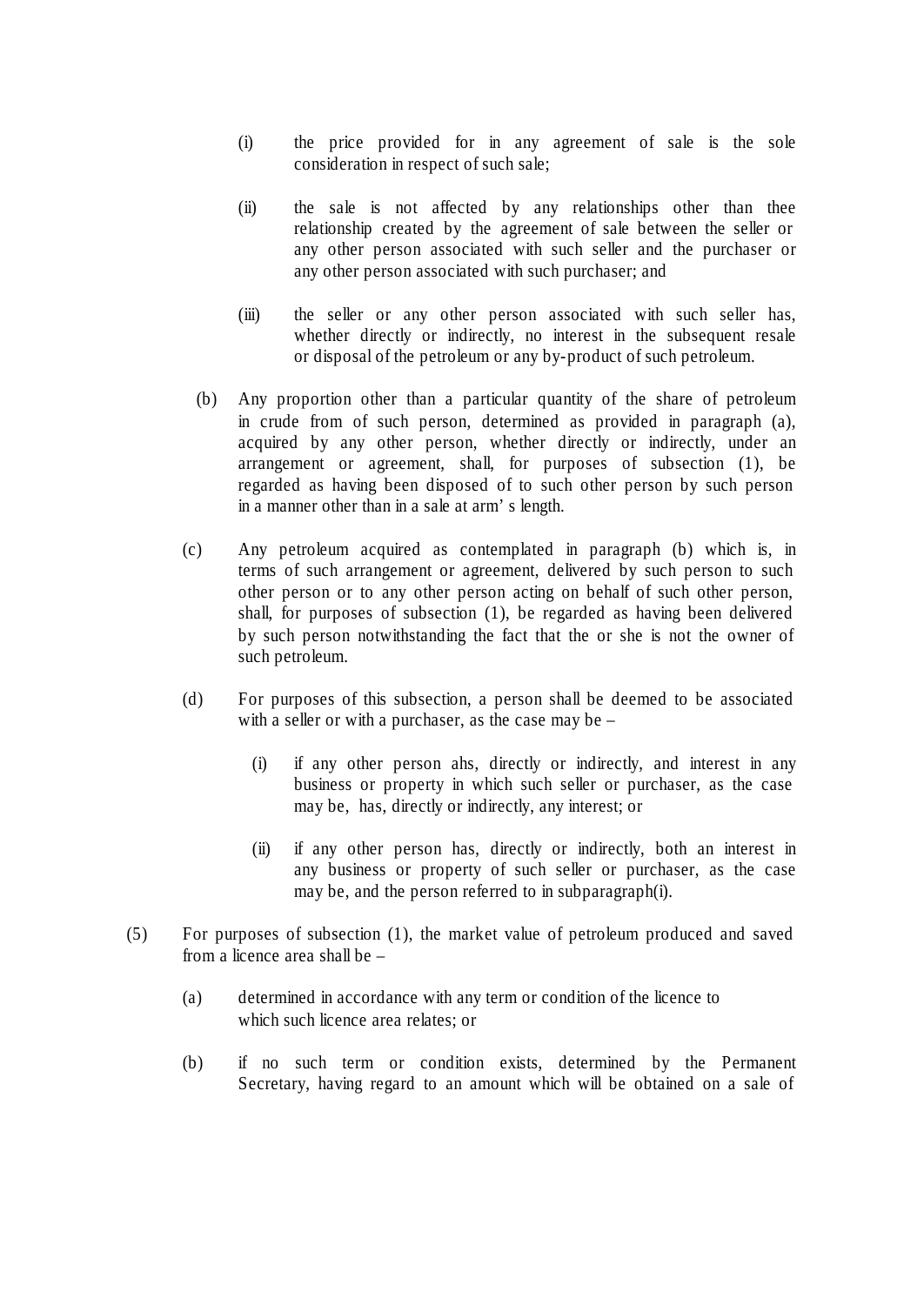such petroleum between a willing seller and a willing purchaser acting in good faith.

(6) For purposes of subsection (1), petroleum produced and saved in a licence area shall be regarded to be in crude form if, whether or not it has undergone initial treatment, it has not been refined or otherwise processed.

General deduction allowed determination of taxable income.

**8.** For purposes of determining the taxable income in derived by a person in respect of a tax year, there shall, subject to the provisions of section 13, be allowed as deductions from the gross income received by or accrued to or in favour of such person in respect of every licence area, expenditure, excluding expenditure of a capital nature, actually incurred by such person in respect of such licence area in the production of such gross income, including -

- (a) such expenditure so incurred in respect of  $-$ 
	- (i) repairs or maintenance of any premises occupied for purposes of carrying out exploration operations, development operations or production in or in connection with such licence area, including repairs of machinery, implements, utensils and other articles employed by such person for such purposes;
	- (ii) charges, fees or rent for or in respect of land or buildings occupied for purposes of carrying out production operations in or in connection with such licence area;
	- (iii) contributions to a fund or scheme, approved by the Permanent Secretary, in respect of any person employed by such person in or in connection with production operations in or in connection with such licence area;
	- (iv) interest and other moneys paid during the year of assessment on loans or other debts which, to the satisfaction of the Permanent Secretary, has been utilized or incurred for purposes of carrying out explorations or production operations in or in connection with such licence area;
	- (v) any royalty levied under, and paid in terms of, the provisions of the Petroleum (Exploration and Production) Act, 1991, in connection with petroleum produced and saved in such licence area;
	- (vi) the advancement of the education and training of Namibian citizens at institutions approved by the Permanent Secretary, and the provision of educational and scientific material and equipment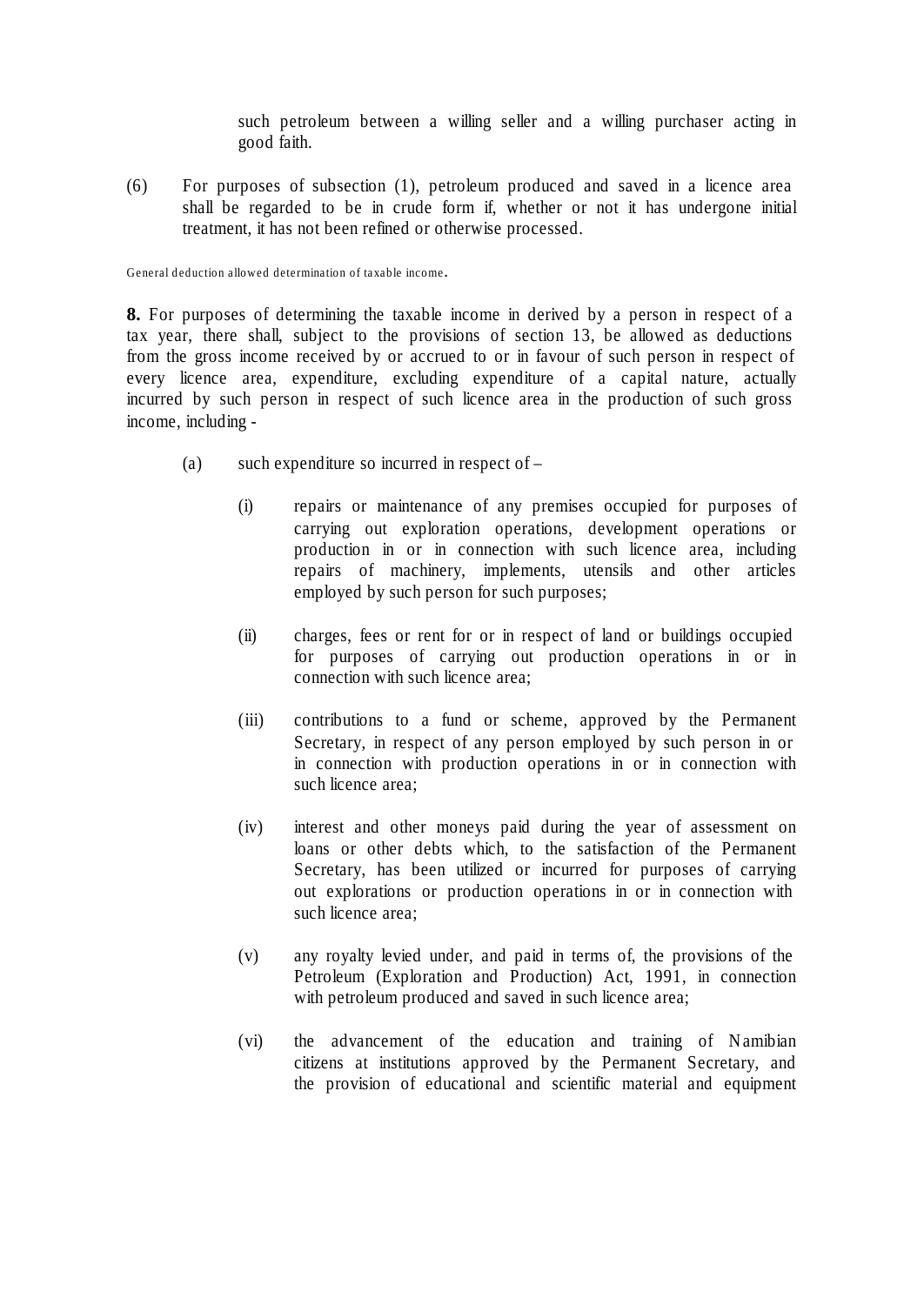in terms of any term or condition of a production licence issued in respect of such licence area;

- (vii) wages and salaries of persons employed by such person In or in connection with production operations carried out in such licence area;
- (viii) consumable items used in respect of the production, conveyance and storage facilities in or in connection with production operations, carried out in such licence area;
- (ix) the right of use of any plant, machinery, equipment or other article used in or in connection with exploration operations, development operations or production operations carried out in such licence area;
- (x) customs duty in respect of the importation for use in or in connection with production operations carried out in such licence area of plant, machinery, equipment spare parts, materials, supplies or consumable items to be used in or in connection with such production operations;
- (xi) subject to the provisions of section 14(2), general administration and management directly connected with production operations carried out in such licence area;
- (xii) the restoration of a licence area, or any part thereof, after cessations of exploration operations, development operations or production operations in such licence area to the extent to which such expenditure may, by virtue of any term and condition of a licence issued in respect of such licence area, be allowed as a deduction in determining such person's taxable income;
- (b) any debts due to such person to the extent to which they are proved to the satisfaction of the Permanent Secretary to be bad, provided such amount is included in the current tax year or was included, but not deducted, in any previous tax year in such person's income;
- (c) any amount which has been included in the gross income of such person in terms of section  $7(1)(d)$  in the immediately preceding tax year in respect of such licence area.

Deductions allowed in respect of capital expenditure incurred in or before year of production

**9. (**1) For purposes of determining the taxable income derived by a person, there shall be allowed, subject to the provisions of this of this section, as deductions from the gross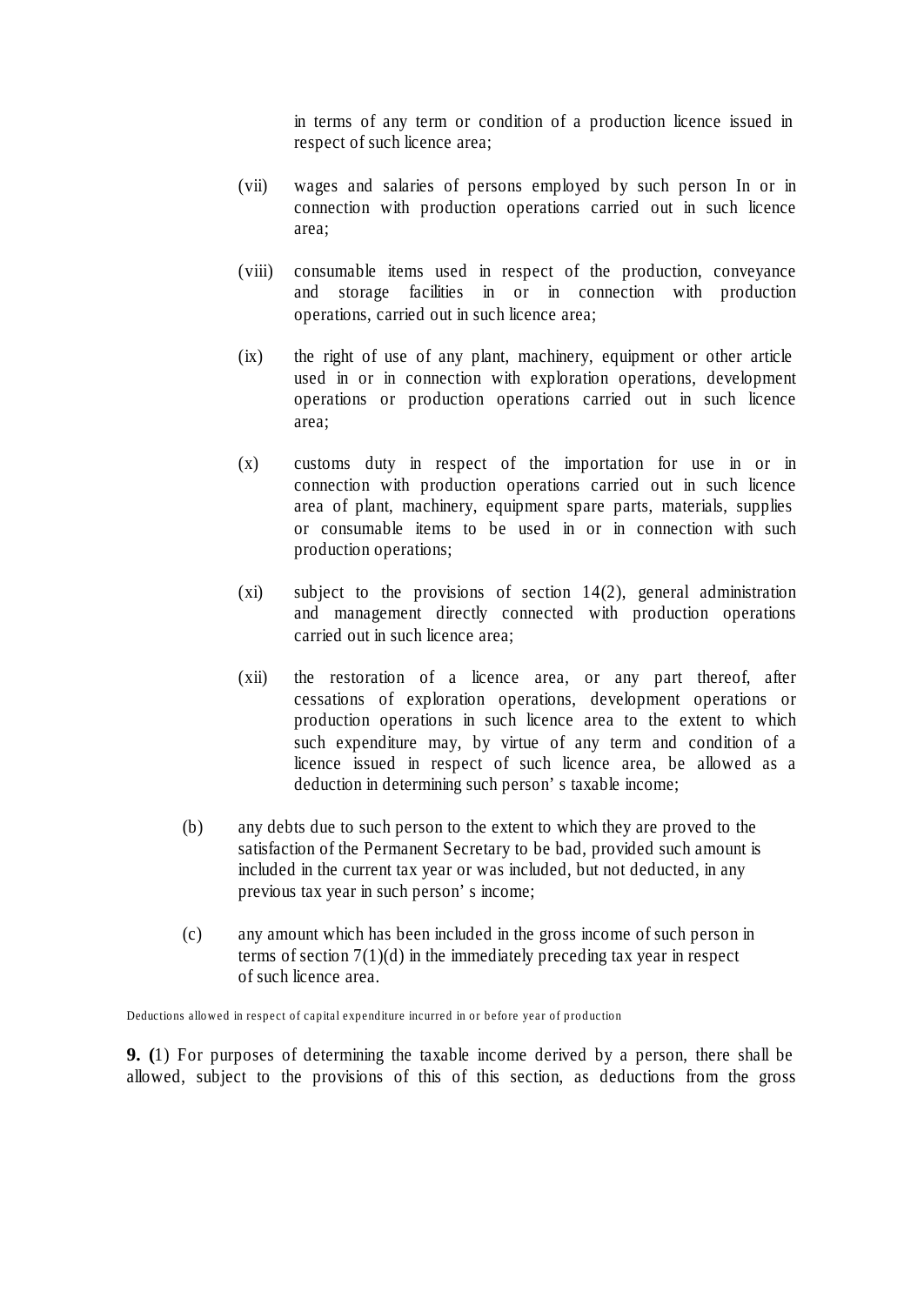income gross income received by or accrued to or in favour of such person in person in respect of a licence area –

- (a) in the year of production  $-$ 
	- (i) all exploration expenditure incurred in or before the year of production;
	- (ii) one-third of all development expenditure incurred in or before the year of production;
- (b) in the tax year immediately succeeding the year of production, one-third of all development expenditure incurred as contemplated in paragraph (a)(ii);
- (c) in the tax year succeeding the tax year referred to in paragraph (b), onethird of all development expenditure incurred as contemplated in paragraph  $(a)(ii)$ ;
- (2) (a) Where an amount has been received by or accrued to or in favour of a person referred to in Subsection (1) in or before the year of production in respect of the disposal, loss or destruction of any asset, or any part thereof or interest therein, used in connection with exploration operations or development operations, capital expenditure incurred in respect of such asset shall, if otherwise allowable as a deduction under this section, be allowable only to the extent to which the amount by which such capital expenditure exceeds the amount so received or accrued.
	- (b) For purposes of paragraph (a), the amount so received by or so accrued to or in favour of the person concerned shall be –
		- (i) if such asset was disposed of by way of a sale for a specified price, the price for which was sold, less the expenses of the sale of such asset;
		- (ii) if such asset was disposed of together with other property by way of sale and a separate price was not determined in respect of such asset, such part of the price for which such asset and such property were sold as may be determined by the Permanent Secretary, less such part of such expenses as may be so determined;
		- (iv) if the asset was disposed of otherwise than by way of a sale, the value of such asset as at the date of disposal;
		- (iv) if such asset was lost or destroyed, such amount as may be received by or accrued to or in favour of such person under a policy of insurance or otherwise in respect of such loss or destruction.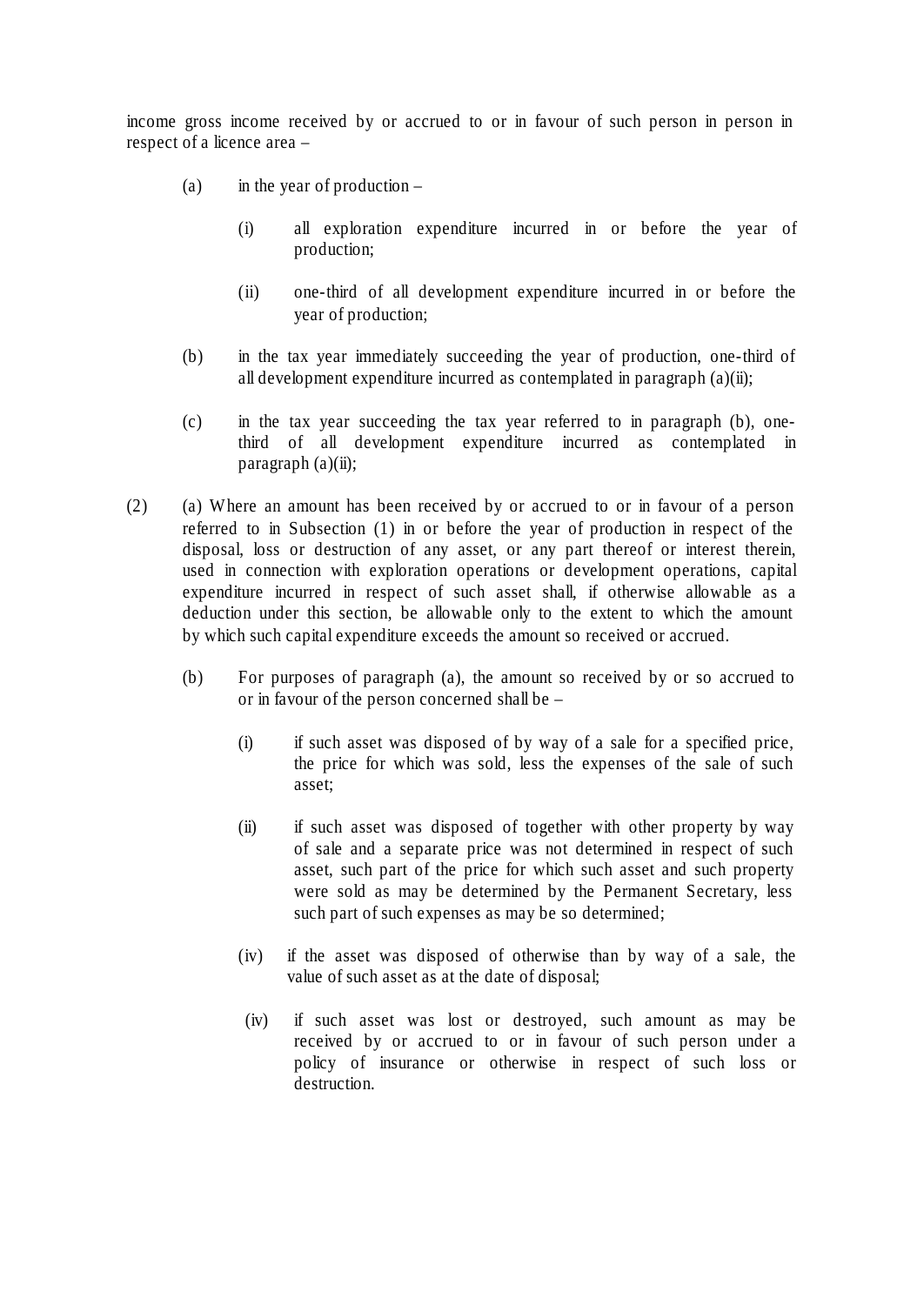(3) Any capital expenditure incurred otherwise than in respect of an asset of an asset shall, if otherwise allowable as a deduction under this section, be reduced by any amount received by or accrued to or in favour of such person in or before the year of production from a recovery or recompense of any of such expenditure.

Deductions allowed in respect capital expenditure incurred after year of production.

**10**. For purposes of determining the taxable income derived by a person in respect of a tax year, there shall be allowed as deductions from the gross income received by or accrued to or in favour of such person in respect of a licence area –

- (a) all exploration expenditure incurred in any tax year after the year of production in such licence area;
- (b) in the case of capital expenditure other than capital expenditure referred to in paragraph (a) incurred in any such tax year, one-third of such expenditure in each of the two immediately succeeding tax years.

Deductions allowed on transfer of production licences.

**11.** (1) Where a production licence which relates to a licence area is transferred after the year of production, the holder of such licence and the person to whom such licence is transferred shall submit, within a period of 30 days after the date on which such licence is so transferred or such later date as the Permanent Secretary may on good cause shown allow in writing, to the Permanent Secretary a statement in such form as may be determined by the Permanent Secretary –

- (a) identifying any assets which passed to such person on such transfer;
- (b) stating the proportion of the consideration given for such transfer or, if no consideration has been given, the value of such assets.
- (2) If the Permanent Secretary is satisfied with a statement submitted in terms of subsection (1), the proportion of the consideration or value, as the case may be, stated in such statement shall -
	- (a) for the purposes of section 10, rank as capital expenditure incurred by the person to whom such licence has been transferred in respect of such licence area and such assets in the tax year in which such transfer occurred;
	- (b) For the purposes of section 12, rank as assets received by or accrued to or in favour of the person who transferred the licence in question.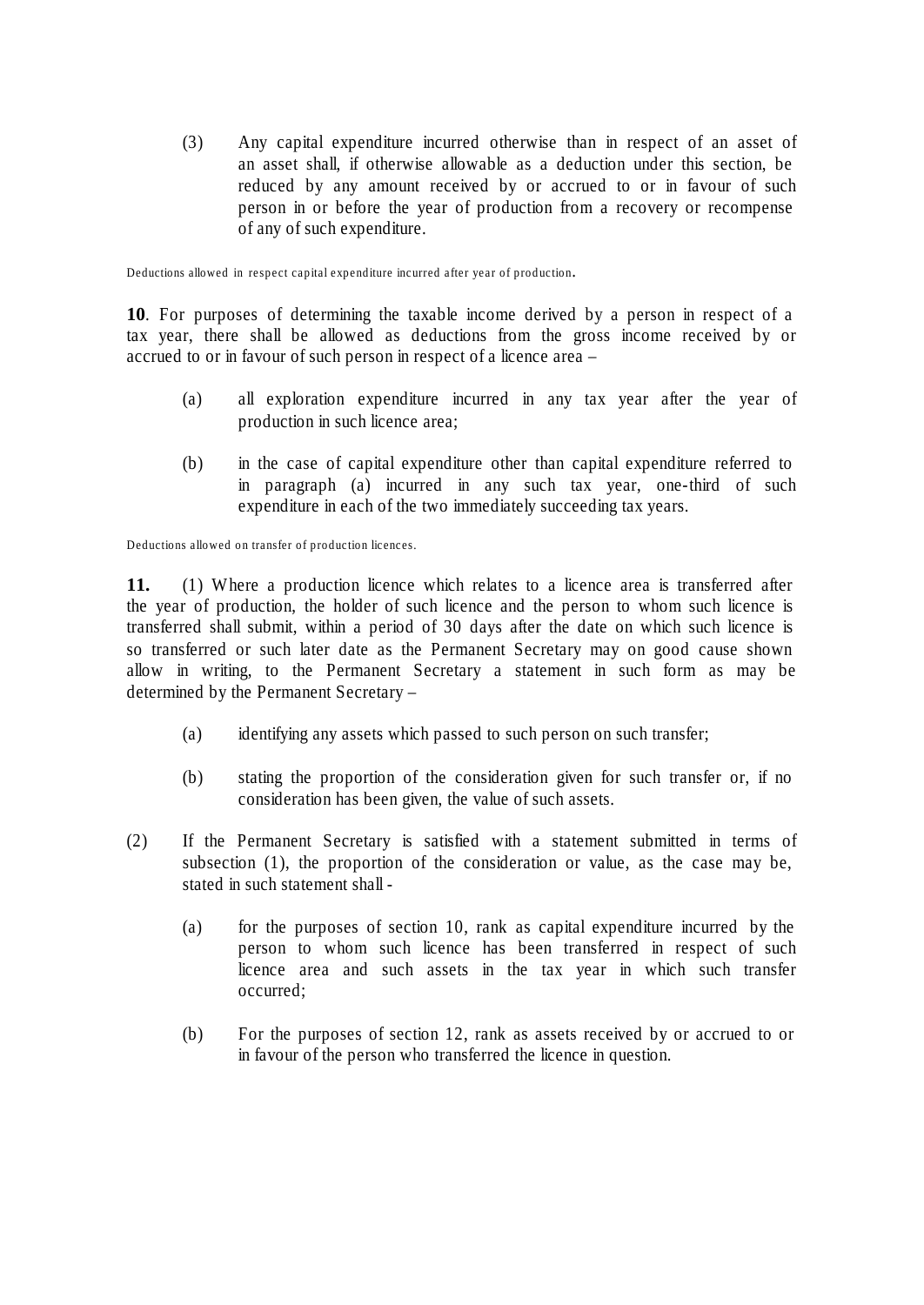- (3) If the Permanent Secretary is not so satisfied or if no statement has been submitted in terms of subsection(1) within the period referred to in that subsection, the Permanent Secretary shall determine the value of such assets and such value shall thereupon rank as provided in subsection(2).
- (4) For the purposes of this section, "asset" means as asset in respect of which a deduction has been allowed or is allowable in determining the taxable income of the holder of the licence derived from the licence area in question in any tax year or tax years succeeding the year of production in such licence area.

Amounts exceeding capital expenditure deemed to be gross income.

**12.** (1) Where the aggregate of –

- (a) any deduction allowed or allowable on the gross income of a person in any tax year after the year of production in respect of capital expenditure incurred in or in connection with a licence are in respect of an asset, or any part thereof or any interest therein; and
- (b) any amount received by or accrued to or in favour of such person in such tax year from the disposal, loss or destruction of such asset or from the transfer of such asset referred to in section 11,

exceeds the capital expenditure referred to in paragraph (a), the amount of such excess shall be deemed to be gross income received by or accrued to or in favour of such person from such license area in the tax year in which such amount was so received or so accrued.

(2) The provisions of section 9(2)(b) shall apply *mutatis mutandis* in relation to the determination of the amount referred to in subsection (1).

Deductions not to be allowed.

**13.** (1) No deduction shall be allowed under section 8 in respect of –

- (a) any expenditure incurred in respect of improvements not being an allowable deduction under section 8(a)(i);
- (b) any expenditure incurred in respect of charges, fees or rent for or in respect of land or buildings, not being an allowable deduction under section  $8(a)(ii)$ ;
- (c) any expenditure incurred in respect of contributions to a fund or scheme, not being a fund or scheme which is approved by the Permanent Secretary, not being a allowable deduction under section  $8(a)(iii)$ ;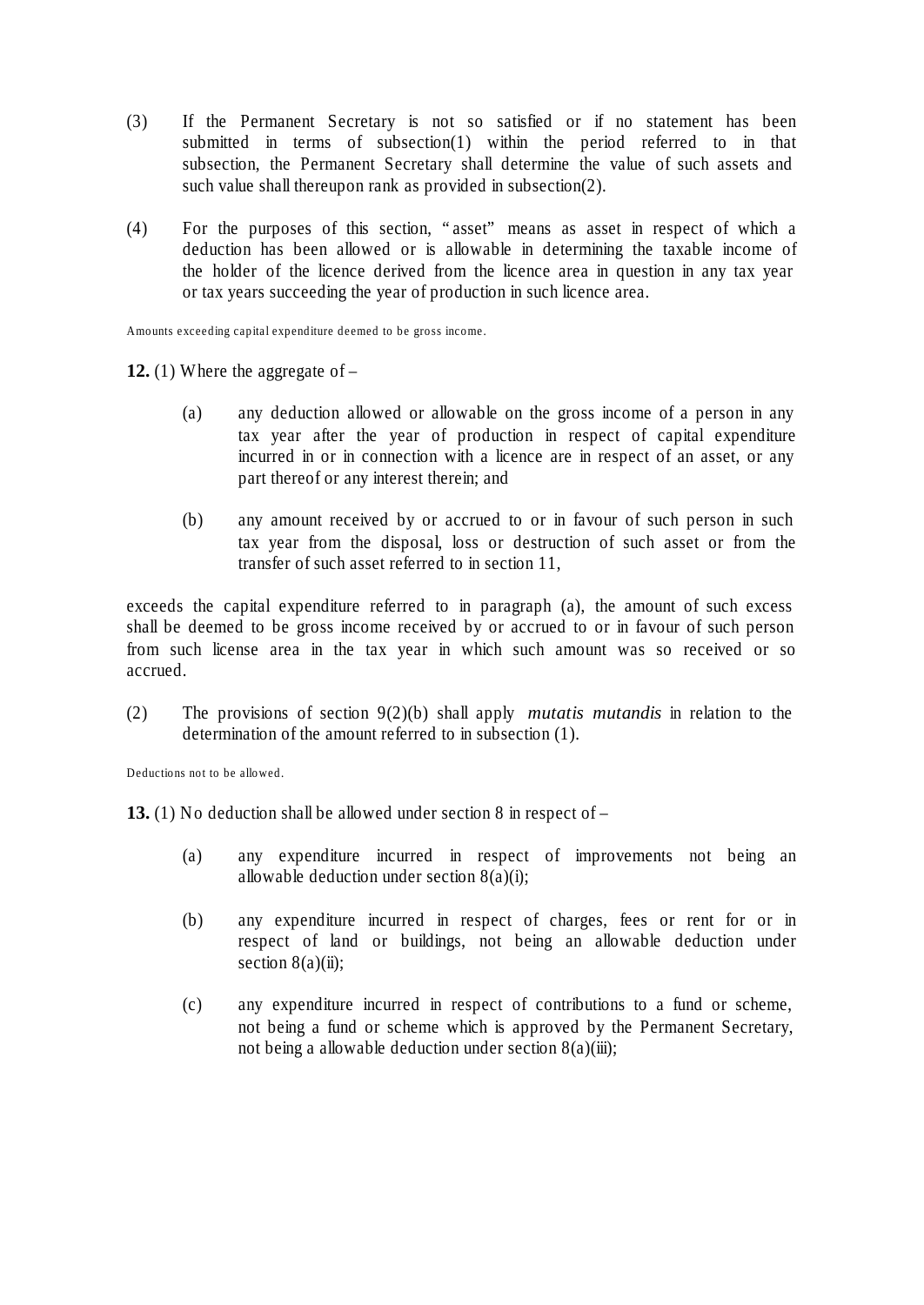- (d) any expenditure incurred in respect of a pecuniary obligation incurred in obtaining a loan or any other debt, not being an allowable deduction under section  $8(a)(iv)$ ;
- (e) any capital withdrawn or any sum utilized or intended to be utilized as capital;
- (f) any expenditure incurred in respect of the acquisition of any land or an interest in any land or rights over or in respect of any land;
- (g) any expenditure wholly or partly depending on or determined by reference to the quantity, value or proceeds of, or the profits from, petroleum produced under the authority of a production licence not being a deduction allowed in terms of section  $8(a)(v)$ ;
- (h) any expenditure incurred for the purpose of obtaining a direct or indirect interest in petroleum produced under the authority of a production licence;
- (i) any payment in respect of the tax, or of tax within the meaning of the Income Tax Act or of any tax levied, whether within or outside Namibia, under any other law.
- (2) No deduction shall be allowed under section 8 or otherwise in respect of any expenditure which according to any term and condition of license shall not be so allowed.

Expenditure incurred outside Namibia.

**14.** (1) Subject tot he provisions of subsection (2), the provisions of section 8, 9, 10 or 11 shall apply also in elation to expenditure incurred by a person outside Namibia.

(2) Any expenditure, including expenditure in respect of rent, incurred by a person in the tax year outside Namibia in respect of general administration and management of the business of the person referred to in section  $8(a)(xi)$  and capital expenditure referred to in paragraph (f) of the definition of "development expenditure" and paragraph (f) of the definition of "exploration expenditure" in section 1, shall, if otherwise an allowable deduction under this Act, be allowed as a deduction only to the extent to which provision is made in any term and condition of a production licence or, if no such term and condition exists, to such extent as the Permanent Secretary may consider such expenditure to be just and reasonable having regard to thee amount off such expenditure or to such amount and the extent and nature of the exploration operations, development operations or production operations carried out by such person.

Apportionment of expenditure in terms of operating agreement between joint holders of a production licence.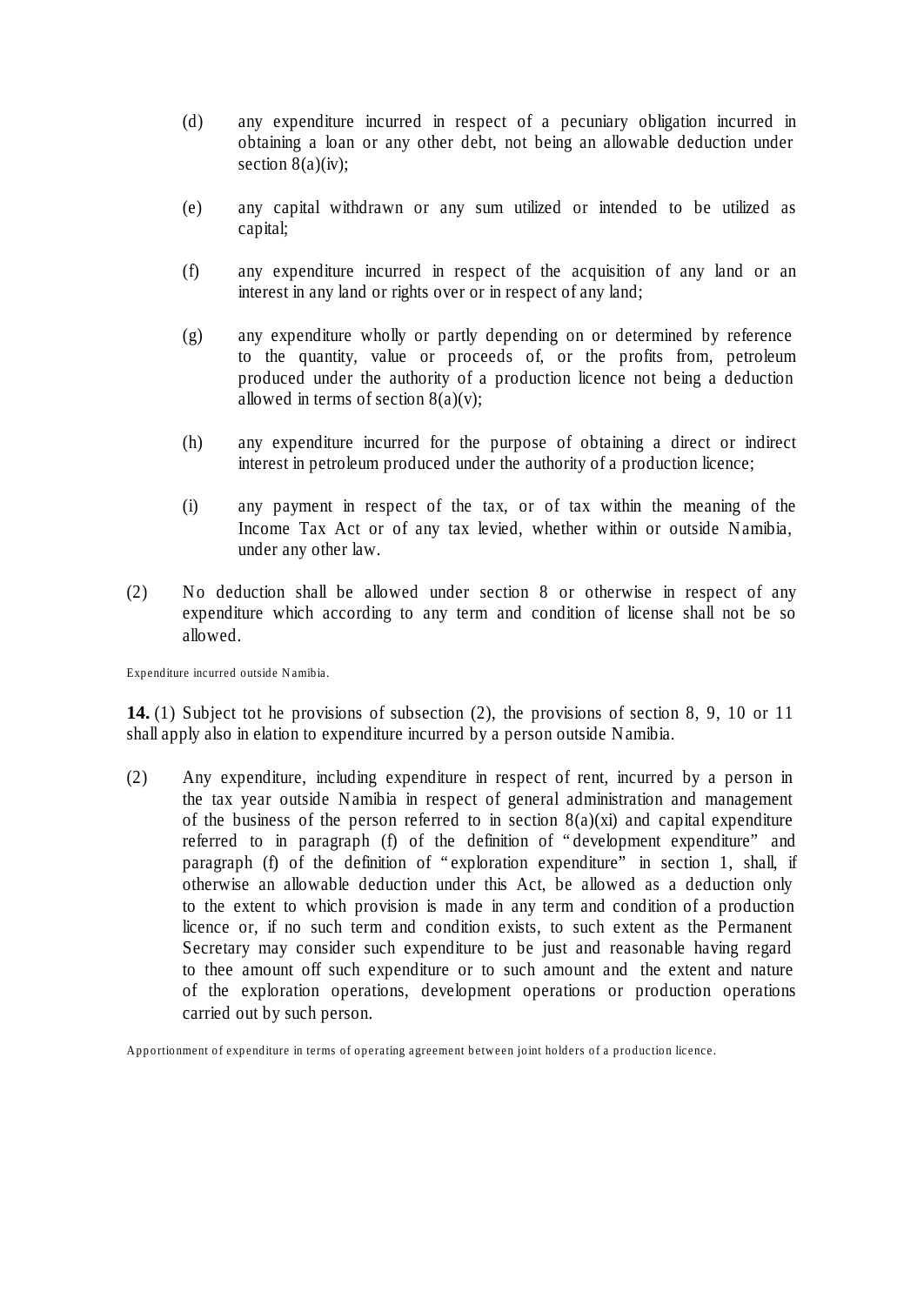**15.** Any allowable deduction shall, in the case of joint holders of a production licence who have entered into and who have for the purposes of this section, submitted to the Permanent Secretary an operating agreement not inconsistent with the provisions of this Act providing for-

- (a) the apportionment of expenditure; or
- (b) the reimbursement of any person (who may or may not be one of such joint holders) for expenditure incurred in carrying on exploration operations, development operations or production operations in or in connection with such licence area,

in determining the taxable income received by or accrued to or in favour of such joint holders from such licence area, be subject to, and be allowed, in accordance with such agreement in the tax year to which it relates for so long as it is in force.

Double deductions.

**16.** (1) Any allowable deduction which may in terms different provisions of this Act be allowed in respect of a person as a deduction, whether it may be so allowed in respect of one or more tax years or not, shall not be allowed as a deduction on more than one occasion.

- (2) Any allowable deduction allowed in respect of particular expenditure in determining the taxable income of any person shall not be allowed in determining the taxable income of any other person.
- (3) Any allowable deduction in relation to expenditure incurred by a person in relation to two or more license areas shall, in determining the taxable income of such person from any such area, be allowed in respect of each licence area on such basis as may be determined by person and having considered representations, if any, made by such person in connection with the basis on which such expenditure has been incurred in respect of each license area.

Expenditure incurred in connection with agreements between persons associated with each other.

**17.** If the Permanent Secretary is satisfied that any allowable expenditure incurred under an agreement or arrangement between two or more persons who are associated with each other, determined as provided in section 7(4)(d), would have been such lesser amount of expenditure as may be determined by the Permanent Secretary if such persons were not so associated, the Permanent Secretary may reduce such expenditure, for purposes of determining the taxable income of the person who incurred such expenditure, to the amount so determined.

Allowable losses.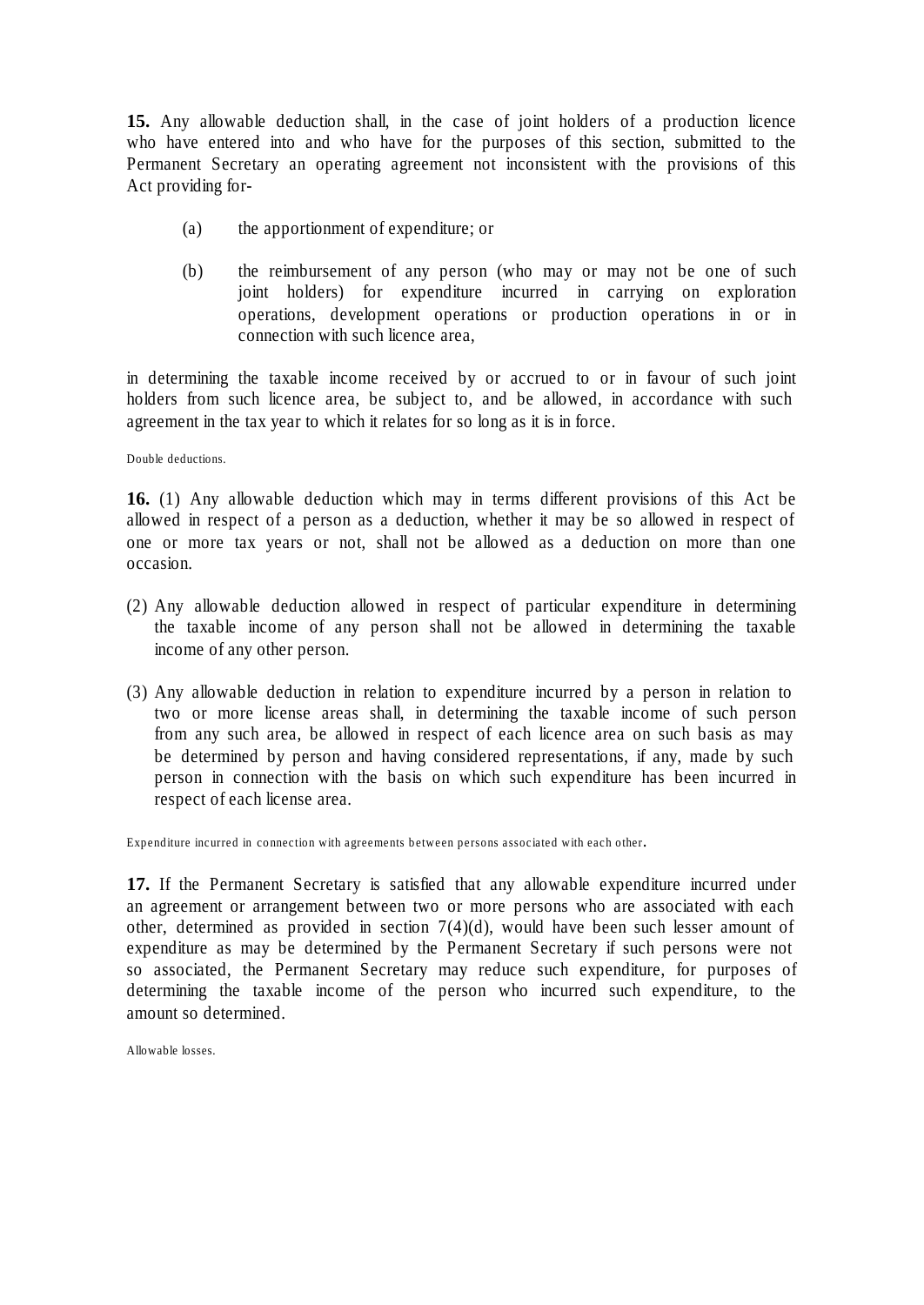**18.** Any amount, established to the satisfaction of the Permanent Secretary, by which any allowable deduction allowed in a tax year exceeded the gross income of a person in respect of which such deductions were allowed shall, for purposes of determining the taxable income of such person be allowed to be deducted as an allowable loss against the gross income of such person in the succeeding tax year.

#### **PART III Additional profits tax**

Levy of additional profits tax.

**19.** (1) There shall be paid annually for the benefit of the State Revenue Fund an additional profits tax, determined in accordance with the provisions of section 21, in respect of the first accumulated net cash position, the second accumulated net cash position and the third accumulated net cash position, determined in respect of every tax year in accordance with the provisions of subsection (2), when expressed in a positive amount.

(2) For purposes of determining in accordance with the previsions of subsection (1) the amount of any additional profits tax payable in a tax year in respect of a licence area in terms of that subsection, the first accumulated net cash position, the second accumulated net cash position and the third accumulated net cash position shall be determined in accordance with the formula –

#### $(A \times B) + C$

in which formula –

- **A**, represents, subject to the provisions of subsections  $(3)$  and  $(4)$ 
	- (a) in the case of the first accumulated net cash position, the first accumulated net cash position;
	- (b) in the case of the second accumulated net cash position, and
	- (c) in the case of the third accelerated net cash position, the third accumulated net cash position,

in relation to such licence area at the end of the tax year immediately preceding the tax year in respect of which the determination is to be made;

**B,** represents 100 per cent –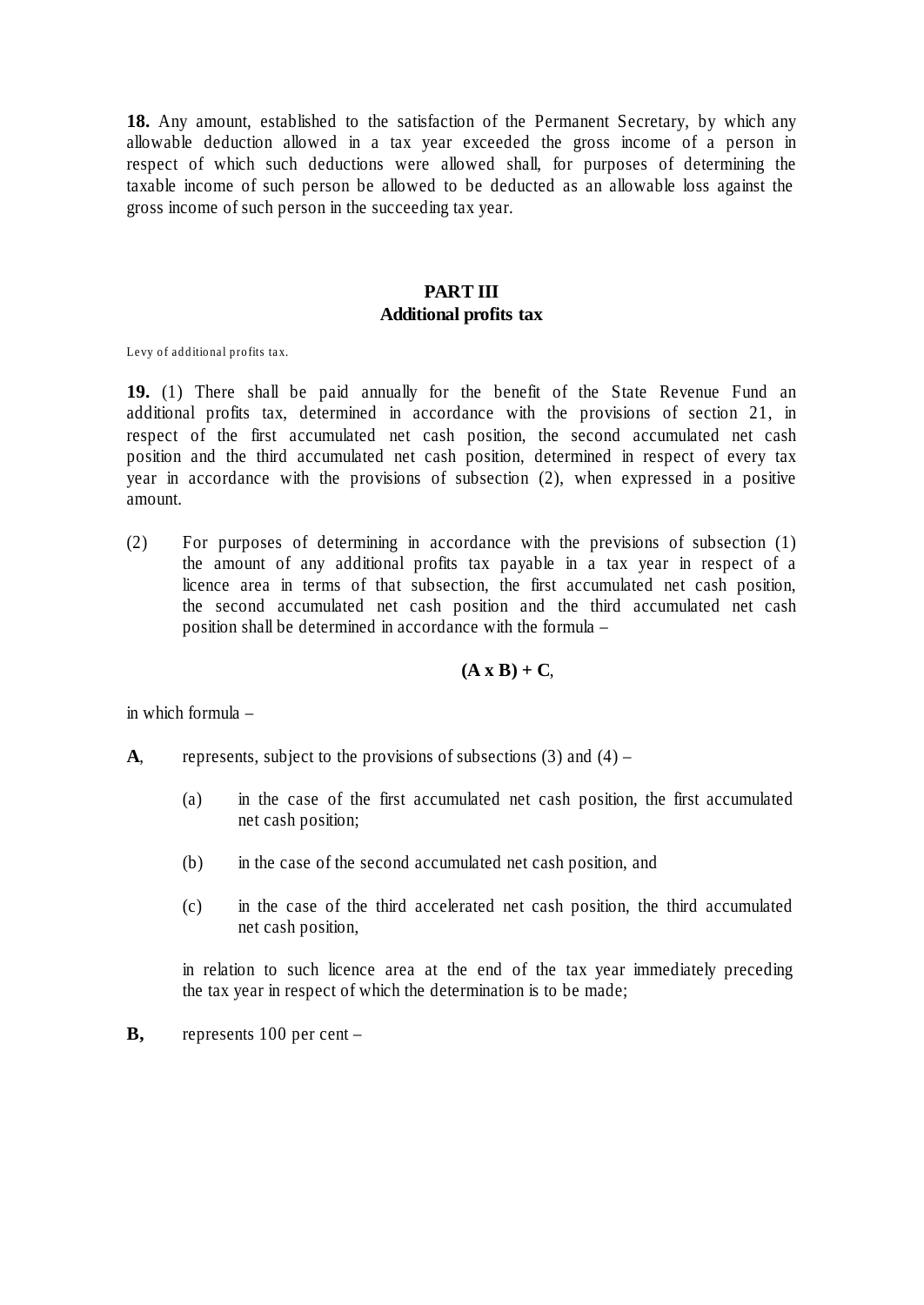- (i) plus, in the case of the first accumulated net cash position, 15 per cent, in the case of the second accumulate net cash position, 20 per cent and, in the case of the third accumulated net cash position, 25 per cent;
- (ii) plus the average change, expressed in a percentage, during such tax year in the annual average level of the Price Index or such other Price Index so expressed, as may be determined in respect of such licence area by mutual agreement between the Minister and such person and made known by the Permanent Secretary by notice in the *Gazette*; and

**C,** represents the net cash receipts of such person in relation to such licence area for such tax year.

- (3) If in any tax year the amount determined in respect of the first accumulated net cash position, the second accumulated net cash position or the third accumulated net cash position, as the case may be, is expressed in a position, such second accumulated net cash position or such third accumulated net cash position or such third accumulated net cash position shall, for purposes of determining the first accumulated net cash position, the second accumulate net cash position or the third accumulated net cash position, as the case may be, in respect of the succeeding tax year, be deemed to be nil.
- (4) The year preceding the first tax year in relation to a licence area shall, for purposes of determining A of the formula referred to in subsection (2) be deemed to be a tax year in relation to such licence area and for such purposes the first accumulated net cash position, the second accumulated net cash position and the third accumulated net cash position at the end of such preceding year shall be deemed to be nil.

Liability for additional Profits tax.

**20**. The additional profits tax shall be paid –

- (a) in the case of a person who is the sole holder of a licence or licences issued in respect of the licence area in respect of which such tax has been determined, by such person;
- (b) in the case of persons who are joint holders of a licence or licences issued in respect of a licence area for the whole or any part of the tax year of such licence or licences, by such persons jointly and severally the one paying the other to be absolved.

Determination of additional Profits tax.

**21.** The additional profits tax shall –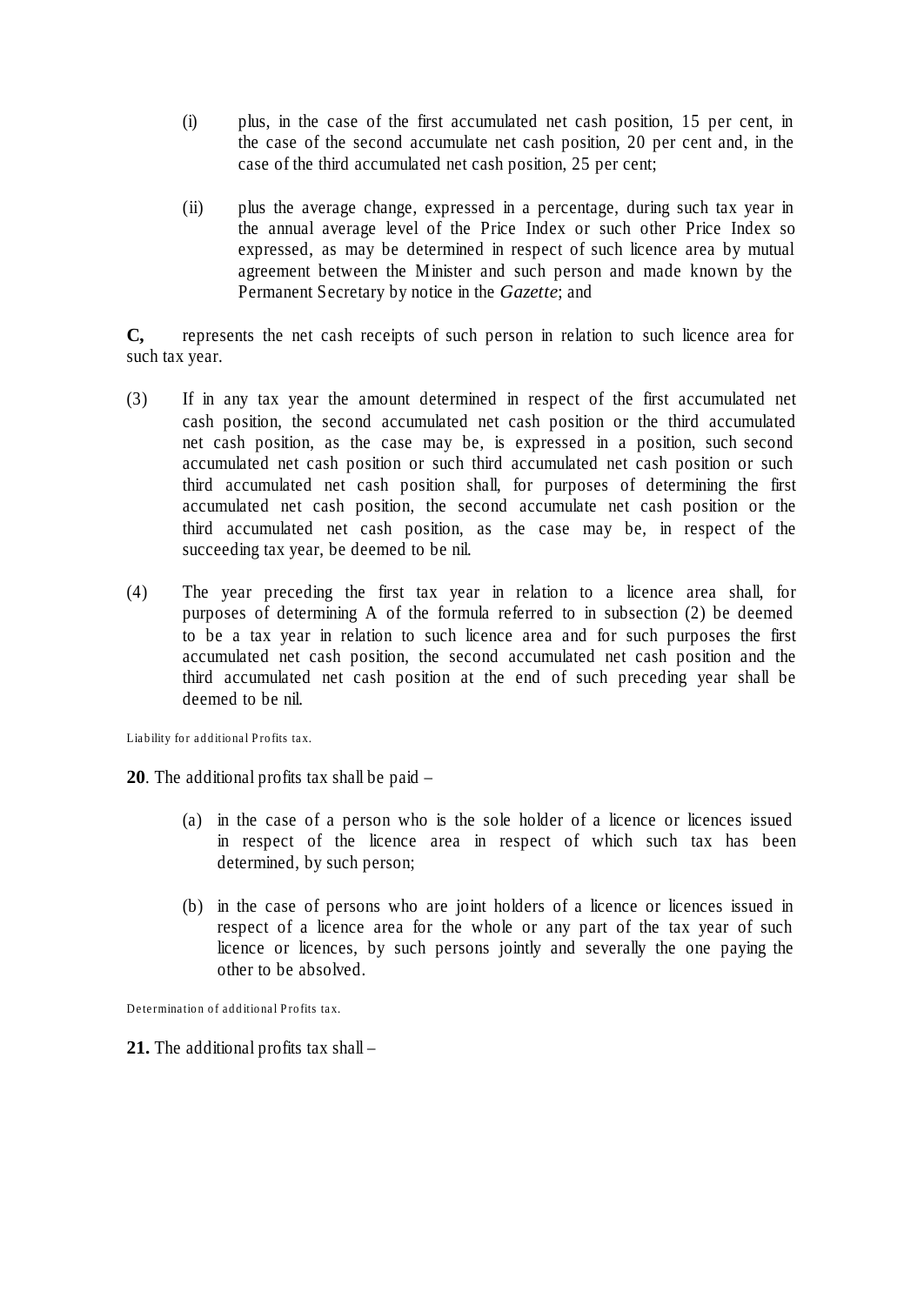(a) if the first accumulated net cash position is in respect of the tax year expressed in a positive amount, be determined at the rate of such percentage of such positive amount as may be determined in accordance with the formula –

$$
\frac{(56.5-N)}{(P-N)} \, x \, P,
$$

in which formula –

**N,** represents the rate at which petroleum income tax is leviable in terms of section 6 or 56,5 per cent, whichever is the lower;

**P,** represents 100 per cent;

(b) if the second accumulated net cash position is in respect of the tax expressed in a positive amount, be the aggregate of –

- (i) the additional profits tax determined in accordance with the provisions of paragraph (a); and
- (ii) such percentage of such positive amount as may be determined in the terms and conditions of the licence issued in respect of the licence area or, if no such percentage has been so determined, such percentage as may be determined by the Minister by notice in the *Gazette*; and
- (c) if the third accumulated net cash position is in respect of the tax year expressed in a positive amount, be the aggregate of –
	- (i) the additional profits tax determined in accordance with the provisions of paragraph (b); and; and
	- (ii) such percentage of such positive amount as may be determined in the terms and conditions of the licence issued in respect of the licence area or, if no such percentage has been so determined, such percentage as may be determined by the Minister by notice in the *Gazette.*

Modification of provisions of this Part in terms of agreements.

**22.** Any provision of this Part which is modified by virtue of any term and condition contained in –

(a) a petroleum agreement which provides for the modification of any provision of this Part in relation to production sharing or participation in any such production sharing;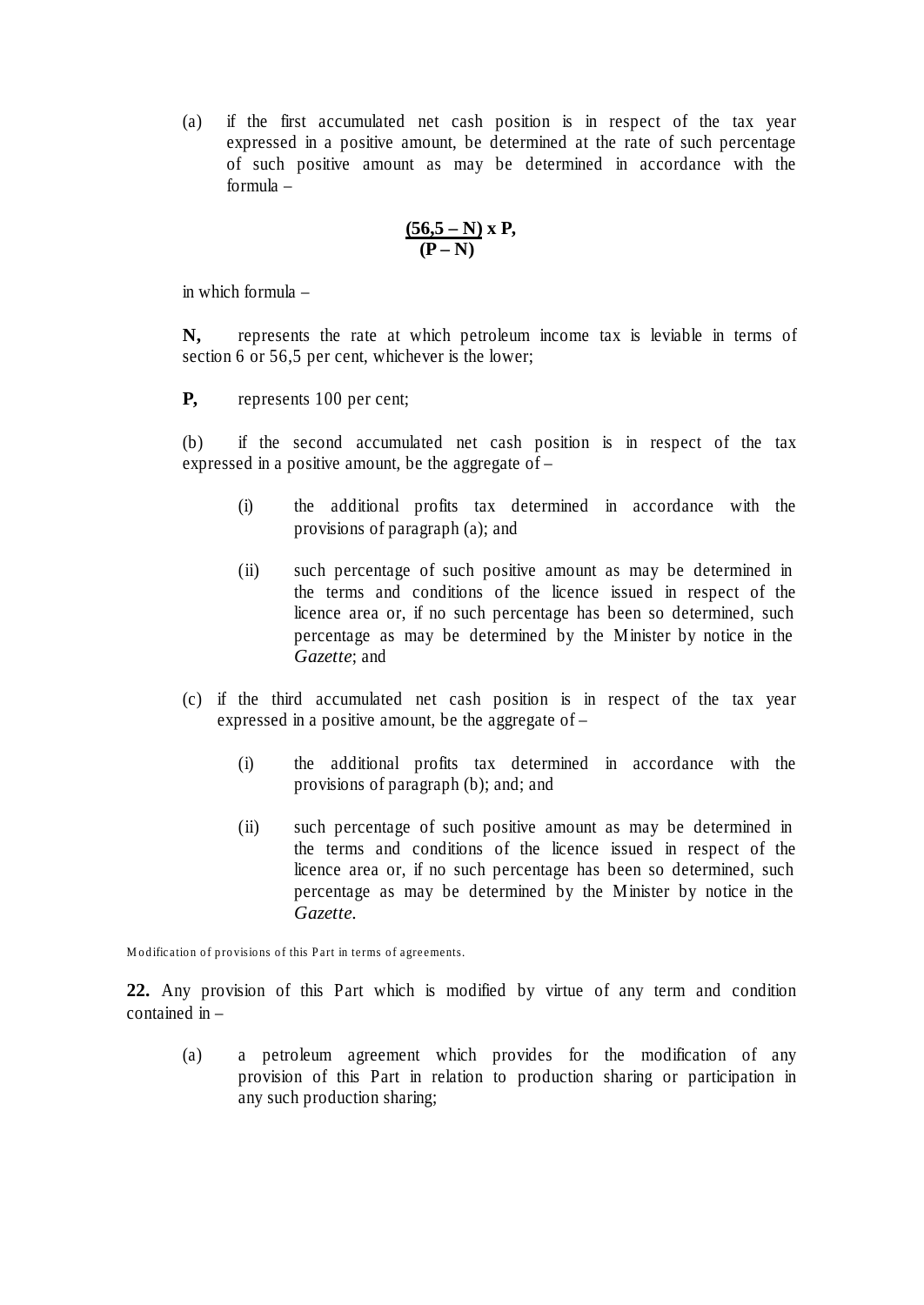(b) any agreement entered into between the holder of a licence and the Government which provides for the development of a discovery of petroleum in gaseous form,

shall apply in relation to the licence area to which relates as it is so modified.

#### **PART IV**

### **Returns, assessments, objections and appeals, payment and recovery of tax, representative taxpayers, refunds and other miscellaneous matters**

Application of provisions Off Income Tax Act in relation to returns, assessments, objections and and appeals, payment and recovery of tax, representative taxpayers, refunds and other miscellaneous matters.

#### **23.** (1) The provisions of  $-$

- (a) Part I, except sections 57, 58,and 61, of objections and Capter III;
- (b) Parts II and III of Chapter III;
- (c) Part IV, except section 85, of Chapter III;
- (d) Part V of Chapter III;
- (e) Sections 94, 95(1), 96, 97, 98 and 99 of Chapter III,

of the Income Tax Act and Schedule 2 thereto and the regulations make thereunder, shall apply *mutatis mutandis* in relation to –

- (i) returns for assessment to be furnished by persons liable to taxation under the provisions of this Act;
- (ii) assessment of amounts chargeable in respect of tax leviable under this Act;
- (iii) objections to assessments and appeals against decisions of Permanent Secretary;
- (iv) payment and recovery of tax;
- (v) representatives taxpayers;
- (vi) miscellaneous matters in connection with refunds of certain taxes, transactions or operations or schemes for purposes of avoiding or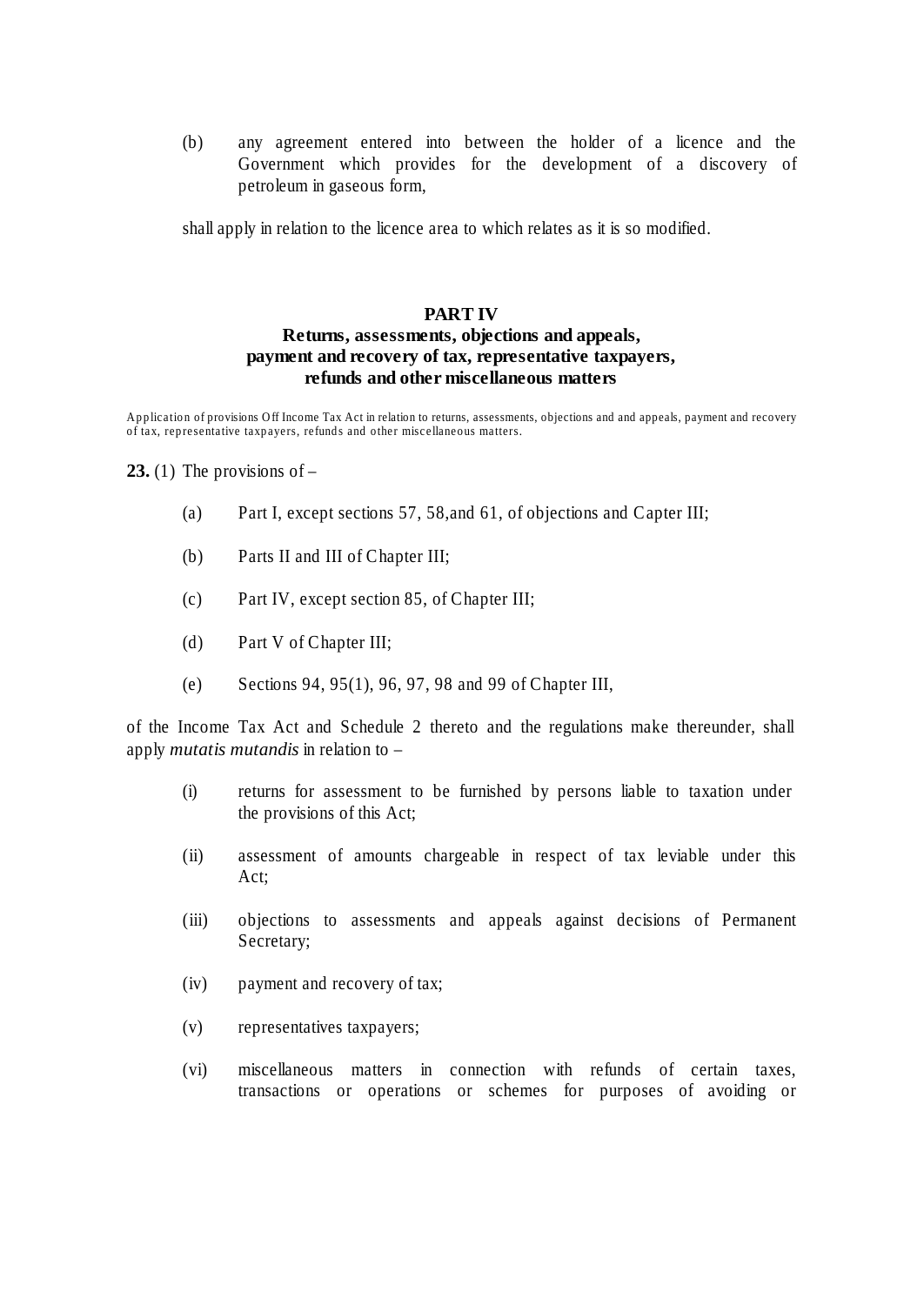postponing liability for tax, offences and penalties, jurisdiction of courts of law and authentication and service of documents.

(2) The provisions of section 4 of this Act shall apply *mutatis mutandis* in relation to the provisions of subsection (1) of this section.

#### **PART V General provisions**

Amendment of Act 24 of 1981.

**24.**(1) Subject to the provisions of subsections (2) and (3), the provisions of the Income Tax Act are hereby amended –

(a) by the substitution in section 1 for the definition of "mining operations" of the following definition:

"mining operations" and "mining" include every method or process by which any mineral **([including natural oil]** excluding petroleum) is won from the soil or from any substance or constituent thereof;";

- (b) by the deletion in section 1 of the definition of "natural oil";
- (c) by the insertion in section 1 after the definition of "person" of the following definition:

" 'petroleum' means petroleum as defined in section 1 of the Petroleum [exploration and Production] Act, 1991;";

- (d) by the deletion of subsection (4) of section 5; and
- (e) by the substitution in subsection (3) of section 36 for paragraph (a) of the definition of "capital expenditure" of the following paragraph:
	- "(a) expenditure on shaft sinking and mine equipment **[and, in the case of a natural oil mine, the cost of laying pipelines from the mining block to the marine terminal or the local refinery, as the case may be]**; and".
- (2) Any tax or other amount which, but for the amendments referred to in subsection (1) would have been capable of being levied, assessed or recovered and which has at the commencement of this Act not been levied, assessed or recovered, may be levied, assessed or recovered as if such amendments had not been effected.